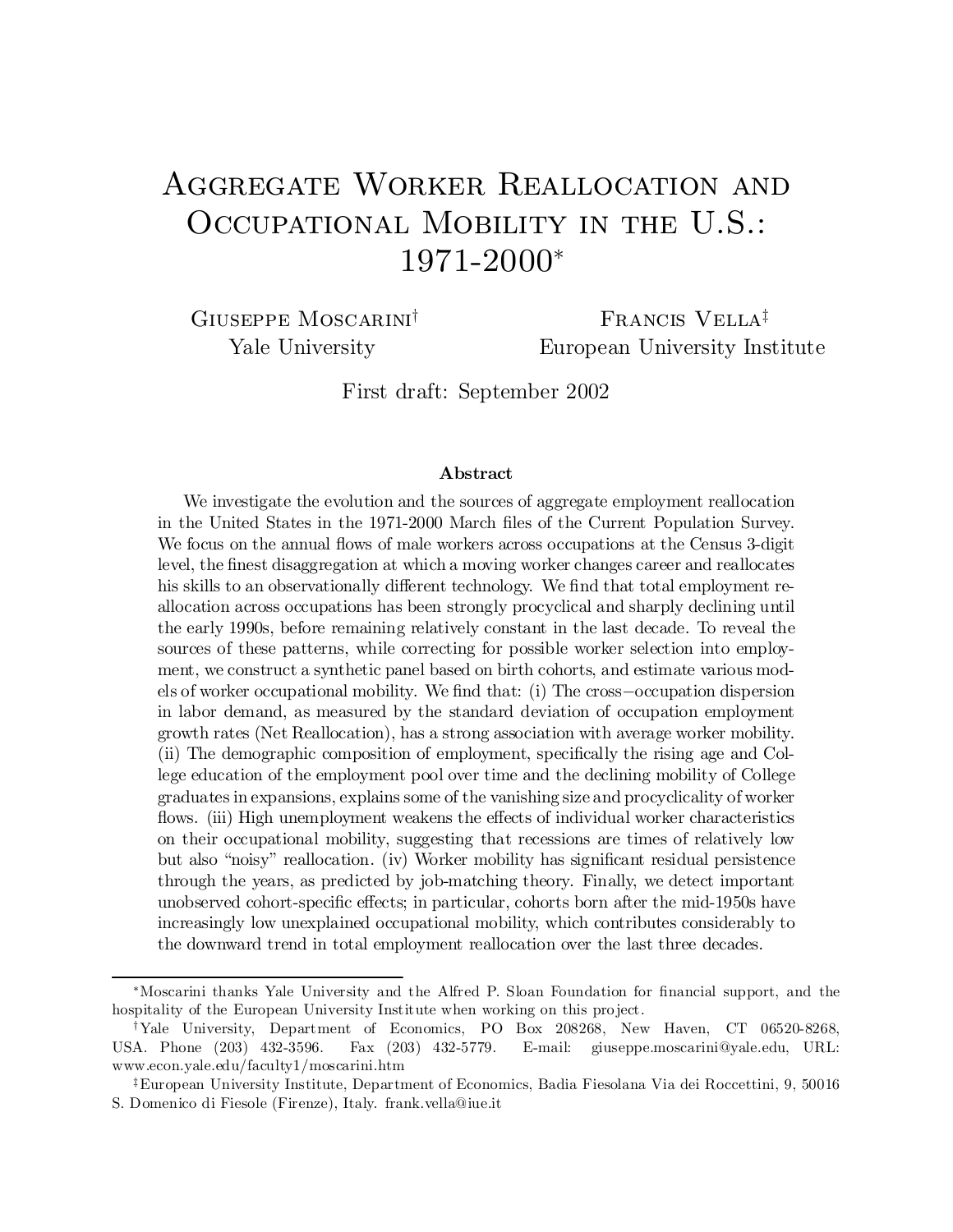## 1. Introduction

A prominent tradition in macroeconomics, initiated by Schumpeter (1939), emphasizes the continuous reallocation of resources across heterogeneous production units as the \mode" of aggregate business fluctuations and economic growth. If capital is a quasi-fixed factor, technological progress can only be implemented through the "creative destruction" of installed capital and the reallocation of labor to new production processes. Recent empirical work on plant-level and matched employer-employee longitudinal datasets supports two central tenets of this tradition. First, substantial idiosyncratic heterogeneity remains in the productivities of firms and workers after conditioning on their observable characteristics (e.g. Abowd, Kramarz and Margolis, 1999) and persists through time at the firm level (Haltiwanger, Lane and Spletzer 2000). Second, resource reallocation across plants explains about half of total productivity growth in US manufacturing (see Haltiwanger 2000 for a survey).

The applied literature has provided evidence on several measures of different definitions, varying by level of disaggregation, of labor market-wide turnover. The macroeconomic side of this literature has documented the magnitude and time series patterns of job turnover (e.g. Davis, Haltiwanger and Schuh 1996) and worker turnover across sectors (Murphy and Topel 1987) and employment states (e.g. Blanchard and Diamond 1990). Their findings have greatly influenced theoretical work in macroeconomics, as best exemplified by Caballero and Hammour (1996). We continue this line of empirical investigation on the worker flows side. More precisely, we study the reallocation and the mobility of male workers among Census 3-digit occupations, using micro-data representative of the US population, the March Files (Annual Demographics plus Income Supplement) of the Current Population Survey over the 1971-2000 period. This is the finest level of disaggregation of occupations at which a career change represents a reallocation of skills to an observationally different technology.<sup>1</sup>

Our first goal is to document the time series behavior of Gross and Net Employment Reallocation. Gross is the proportion of workers employed in two consecutive periods who change occupation in between (at least once), and is also a measure of average Worker Mobil-

<sup>&</sup>lt;sup>1</sup>In this respect, occupational mobility appears a priori more meaningful than the more explored labor reallocation across sectors, industries, or plants, where the difference in technologies combining worker skills and capital is both unobservable and more questionable. A secretary performs similar tasks in many different industries or firms, although of course considerable heterogeneity exists at finer levels of disaggregation. In the Census Occupational codes, in the same 1-digit group \Managerial and Professional Specialty occupations", we find such well distinct 3-digit categories as Architects, Dieticians, and History Teachers. Finer classifications are not available in the CPS data that we employ. In the Standard Occupational Classification, at the 3-digit level, Architects (e.g.) are divided into such 4-digit categories as Landscape Architects, Architectural Designers, Supervising Architects, and the like. We contend that job switches among these finer 4-digit categories are not particularly significant in terms of skill reallocation, while job changes among the Census 3-digit categories definitely are.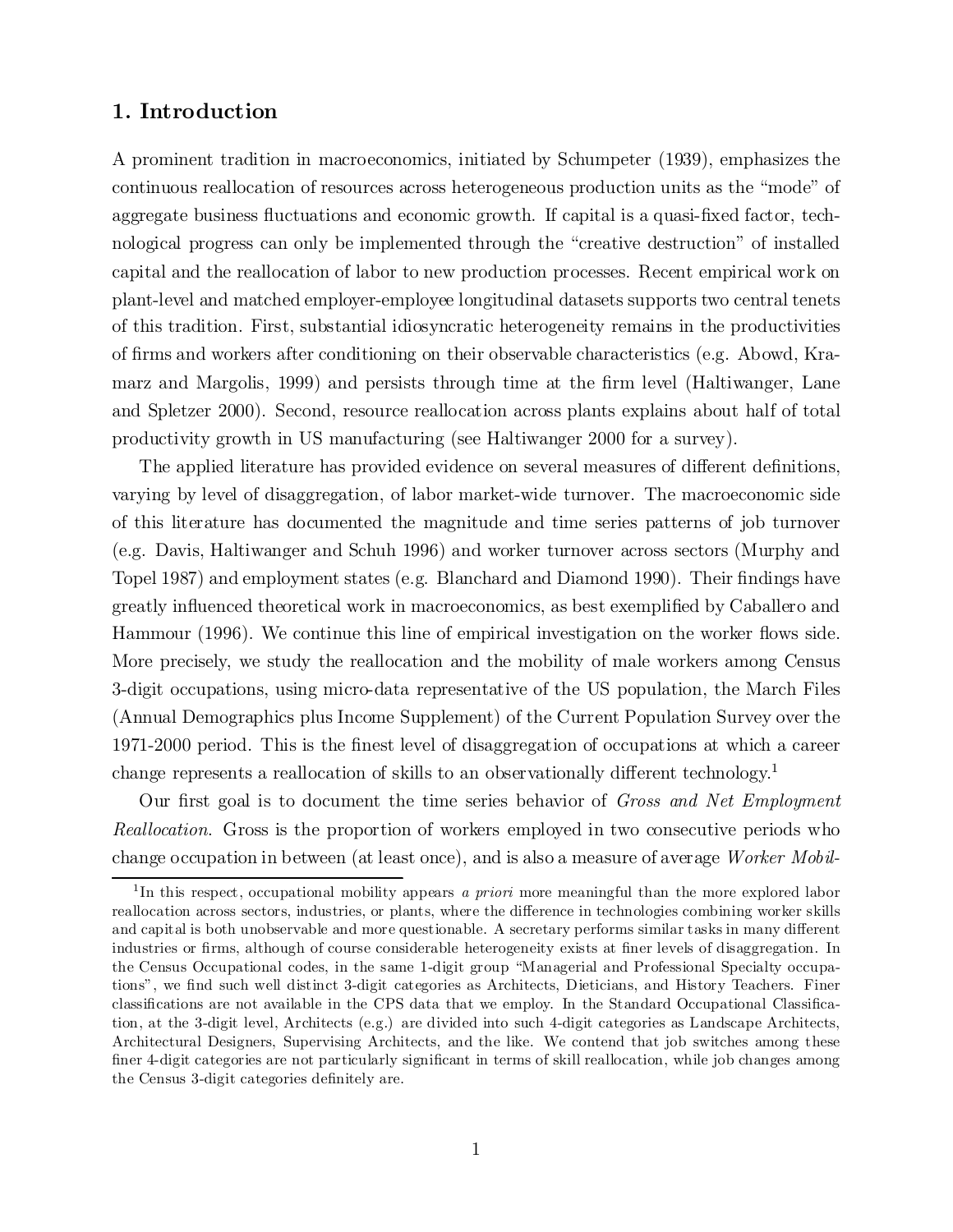ity. Net is the standard deviation across occupations of employments' growth rates and is a Lilien  $(1982)$  type index, meant to measure the reshuffling required to accommodate changes in the distribution of employment across occupations. <sup>2</sup> We also report the time series of  $Churning$ , commonly defined to be the difference between Gross and Net, hence the "excess" reallocation not justified by Net redistribution. Fig.1 and Fig.2 report these time series, respectively, for men and women. The striking patterns they reveal motivates our econometric analysis. The remainder of the paper focuses on males although for completeness, and to allow for comparison, we report also the time series for women in Fig.2.

- TREND. From 1971 to 1992, the total (Gross) occupational reallocation of male workers falls by about  $30\%$ . In the long 1990s expansion the decline in the series flattens out. The annual average level is  $9.5\%$  in the 1970s,  $8\%$  in the 1980s and 7.2% in the 1990s. In the 1970s, Net Reallocation follows a similar but less volatile pattern; since the first oil shock in 1974-1975, its trend is slightly positive, while as said Gross Reallocation keeps declining. Thus, Churning follows a similar and even more pronounced pattern than Gross, with no significant time series variation after 1992. The Gross occupational Reallocation of female workers shows a similar trend, although there also appears to be a relatively steady increase in its Net component throughout the 1990's.
- Cycles. Gross occupational Reallocation of male workers appears strongly procyclical until the 1990-1992 recession, Net Reallocation much less so. The negative effect of the first oil shock in 1975 is particularly severe and persistent on both measures, while the early 1990s recession is preceded by a 1988-1989 surge in Net Reallocation. After 1992, the link with the business cycle is broken, and all measures of reallocation are almost perfectly flat, without the recovery in the 1990's which would have been expected from previous cyclical patterns. Female workers show similar, even more pronounced patterns, but in the 1990's the Gross and especially Net series rebound strongly as in previous expansions.
- $\bullet$  SIZE. Churning accounts for about 2/3 of the Gross Reallocation of men, slightly less for women, suggesting that idiosyncratic within-occupation uncertainty accounts for the bulk of employment reallocation. This fact confirms previous findings on worker and job churning.

<sup>&</sup>lt;sup>2</sup>Throughout the paper, "Net Reallocation" denotes our statistical measures, and "net reallocation" the general concept of redistribution of employment across occupations. Similarly for Gross Reallocation. Our Net Reallocation is computed on the same sample of workers employed in consecutive periods used for Gross Reallocation, to make the two measures directly comparable. We also computed the proper Lilien index of net reallocation across our occupations, which includes flows in and out of joblessness. Although the characteristics of the workers in the two sample differ substantially, as shown later, the two Net series are quite similar.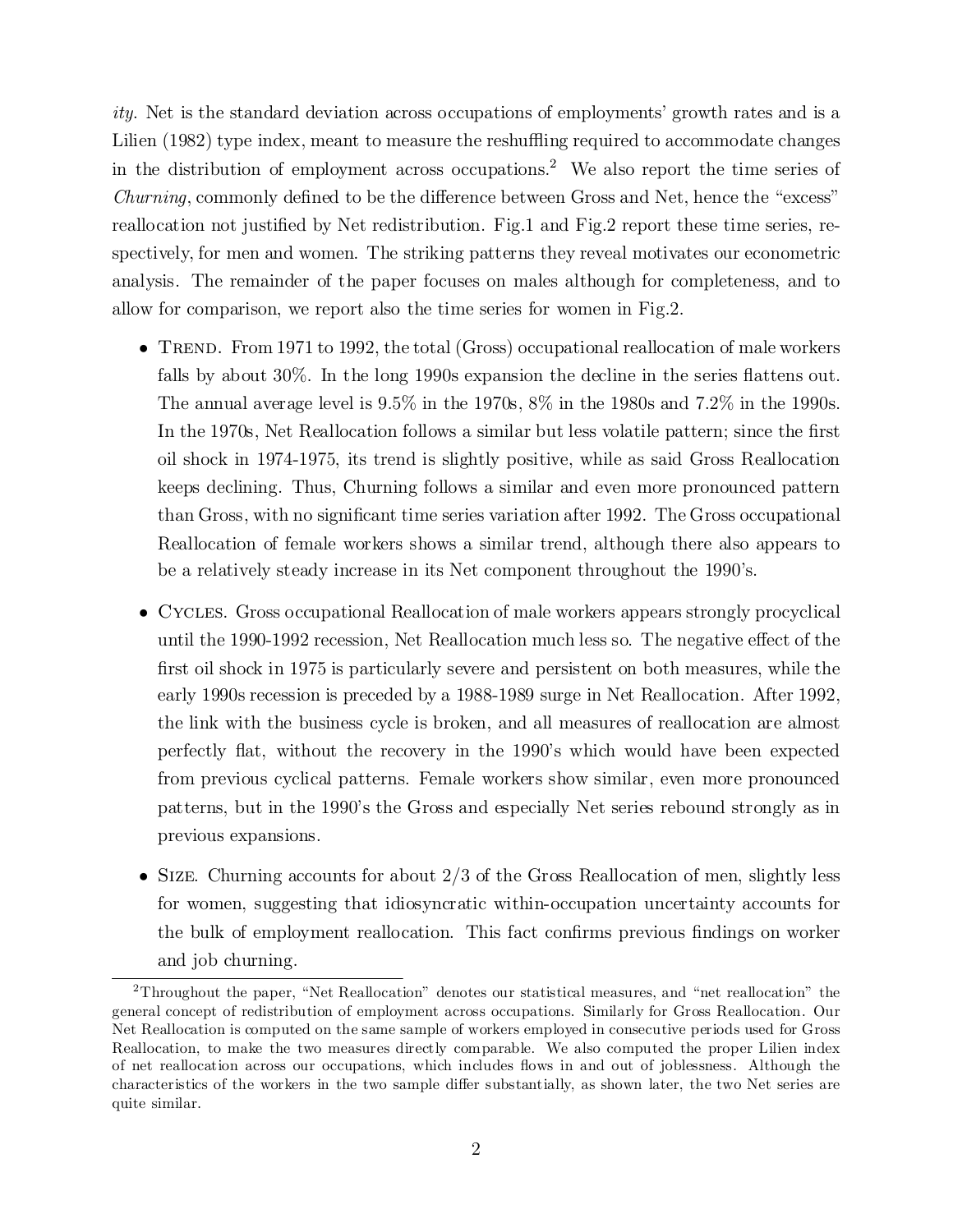Extant "macroeconomic" empirical studies of worker reallocation, based on representative CPS data to detect aggregate phenomena and business cycle effects, do not extend beyond the 1980's. Hence, they detected some of the downward trend in sectoral mobility (Murphy and Topel 1987), while the structural break that occurred for males in the last decade is first reported here. The only similar finding, of which we are aware, is Fallick and Fleischman  $(2001)$ . In analyzing the monthly CPS files for 1994-2001, they find a surprisingly flat employer-to-employer flow. This is contrary to the conventional wisdom of strongly procyclical quits. 3

Our second and main goal is to identify the separate contributions of various factors to these trends and cycles. The literature mentioned earlier emphasizes idiosyncratic labor demand shocks or differential responses to aggregate shocks across firms, plants, sectors as the main source of ongoing reallocation. However, the ultimate effects of such shocks also depend on the flexibility of labor supply. We take a wider perspective and contend that the mobility of workers across jobs, sectors, and in our case occupations also plays a central role in shaping reallocation. We group the sources of aggregate reallocation and worker mobility into four main categories, corresponding to different (but compatible) macro or microeconomic theories of labor turnover.

1. Net Reallocation of employment across occupations. The Schumpeterian view emphasizes imbalances in labor demand across sectors or ¯rms as an engine of employment reallocation and economic growth. Plausible causes are technological progress, changes in relative preferences, and similar types of reallocative shocks, holding total employment rates constant. An example is the contraction of manufacturing in favor of services requiring computer skills. Our Net Reallocation measure captures this source under the identifying assumption that the net redistribution of employment across job types is demand-driven. That is, the recent massive creation of skilled jobs originated from an exogenous increase in the demand for computer skills rather than from one in the supply of skilled workers.<sup>4</sup>

## 2. Unemployment and job search behavior. Unemployment may have a direct

<sup>&</sup>lt;sup>3</sup>There is a more than suggestive parallel between the declining worker reallocation that we document and the secular decline in the volatility of GDP in the US and other developed countries (e.g. see Blanchard and Simon 2000). The secular expansion of the service sector reduced the volatility of absorption, but cannot explain the decline in occupational reallocation that we observe. In most service industries and related occupations total employment is relatively stable at cyclical frequencies, but worker turnover and churning are unusually high, so occupational reallocation should have increased as the industrial structure of the US economy shifted towards services.

<sup>4</sup>The similarity of our Net Reallocation measure with that computed on the entire labor force provides further support to our interpretation of Net Reallocation as being generated by idiosyncratic labor demand shocks.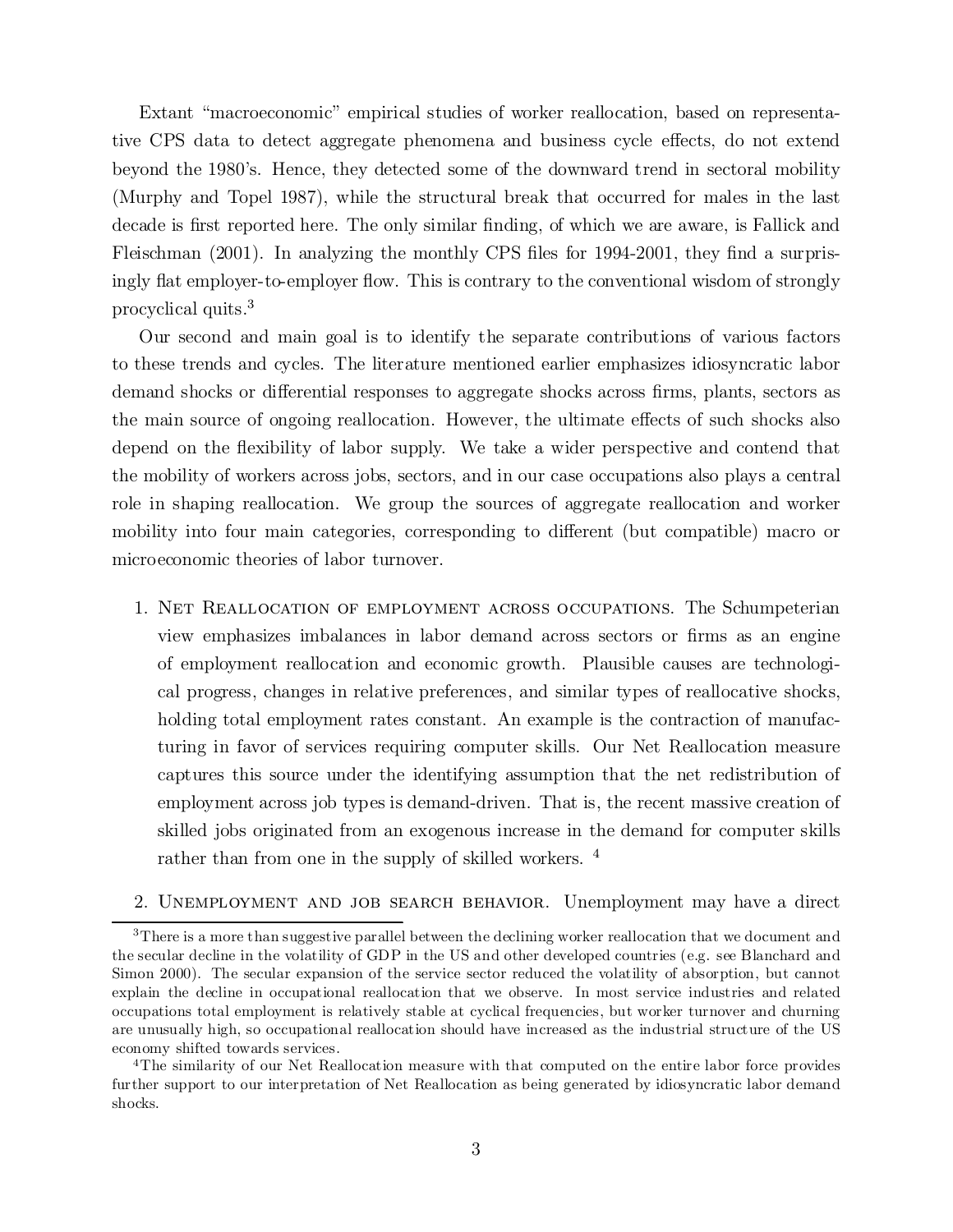effect on occupational Churning, as it does for job flows, possibly because idiosyncratic employment risk is exacerbated by recessions. In addition, changes in the optimal job search policies of individual workers may originate from "environmental" shifts, such as macroeconomic and labor market policy, or aggregate cyclical factors which assist job search. In recessions, a worker may become less choosy and more willing to accept a job in a different occupation (Moscarini  $(2001)$ ), or less willing to spend effort to search on-the-job for and quit to better employment conditions (Barlevy (2002)).

- 3. Employment composition effects. Our Gross Reallocation measure is based on the pool of employed workers who report valid occupational codes in two consecutive years. One of our objectives is to estimate the effects of compositional changes of the employed, in terms of worker characteristics, on Gross Reallocation. For example, if age and education reduce individual occupational mobility, then the observed aging and increasing education of the US labor force may explain the decline in reallocation. A similar issue pertains to possible changes over time in worker unobservable characteristics, such as the quality of their education. Although these are harder to detect, they need to be accounted for in estimation.
- 4. Dynamics effects of job-matching. Job-matching theory (Jovanovic 1979) implies that "separation begets separation". For example, exogenous separations, due to a recessionary economy, may force some workers to accept jobs in new occupations, wasting some accumulated occupation-specific knowledge, and thus raise expected subsequent separations and mobility.<sup>5</sup> McCall  $(1990)$  finds supporting evidence of this mechanism for occupations. Similarly, learning-by-doing on the job reduces the incentives to job-to-job mobility over time (Pissarides 1994). These effects suggest that a dynamic aspect should be incorporated in any model of occupational mobility.

Theories of worker turnover typically adopt a partial equilibrium approach and are built upon state variables characterizing the ex-post heterogeneity of the employment relationship. Tenure is taken as a measure of accumulated knowledge of either match quality or learningby-doing. The microeconomic empirical literature on turnover generally adopts a similar approach (Miller 1984, Farber 1994), and gives less emphasis to the ex-ante heterogeneity of worker characteristics, skills and preferences, that determine their mobility choices. That is, this literature tends to avoid the issue of sorting on unobservables, obviously because this type of individual characteristics, by definition, is unobserved. The macroeconomic empirical

 $5A$  similar mechanism is emphasized by Hall (1995 Brookings) as a source of persistence of inflows into unemployment and of the unemployment rate itself.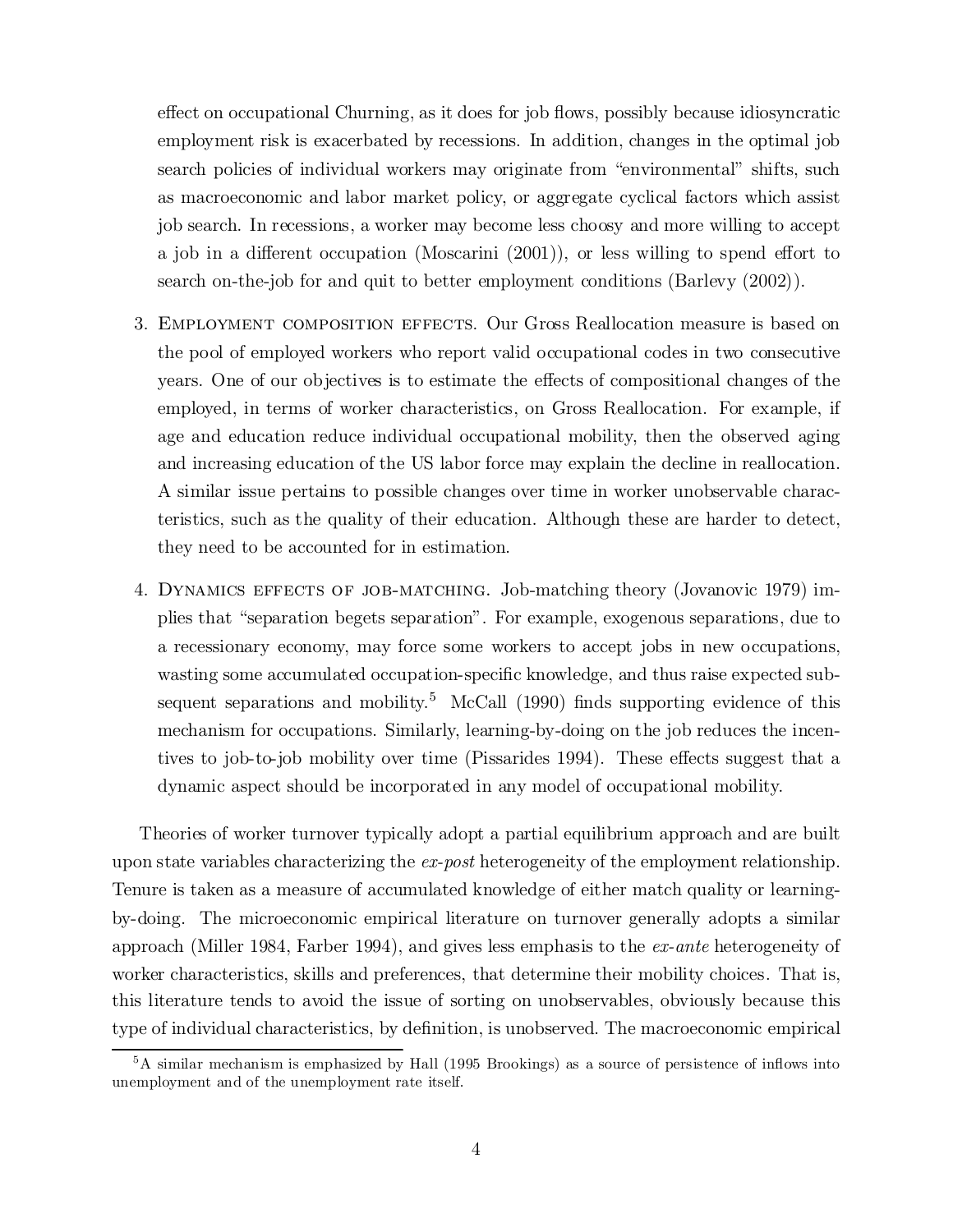literature on labor market flows at best conditions on observable worker and firm characteristics, which are almost always endogenous and make it difficult to interpret the results.<sup>6</sup> Our analogous investigation in Moscarini and Vella (2000) employs the NLSY79 panel which allowed us to control directly for unobserved individual heterogeneity. The evidence there suggested that the unobservable individual effects appeared to be an important determinant of reallocation. This encourages us to control for unobservables at the higher degree of data aggregation we employ here.

In our econometric specification we address the selection problem through a cohortbased approach, and accommodate both ex-post and ex-ante sources of worker heterogeneity relevant to occupational turnover. We also consider aggregate business cycle conditions, that we treat as exogenous to gross occupational reallocation. That is, we account for the potential simultaneity of individual characteristics, such as education and marital status, but not of the "environmental" variables, such as unemployment. Their effects on employment reallocation are relatively unexplored. Net Reallocation is exogenous to Gross Reallocation under our maintained assumption that the netredistribution of employmentis caused entirely by occupation-specific labor demand processes. However, unemployment may be caused by Net Reallocation, which is a major part of worker mobility, as argued by Lilien (1982)'s sectoral shift hypothesis, although this conjecture has not survived subsequent scrutiny. At any rate, it is useful to characterize the correlation between reallocation and business cycle indicators after conditioning on the other variables. Davis et alii (1996) stress that job reallocation is countercyclical, although their finding seems unique to the US. Jovanovic and Moffitt (1990) is a rare empirical investigation of job-matching theory and sectoral employment reallocation, which also provides some evidence on the effects of business cycles. They find that reallocation was procyclical in the 1970s, with instances of countercyclical churning. Murply and Topel (1987) find in 1968-1985 CPS data that worker mobility across jobs declined over time and in recessions, along the lines of what we find for the same sub-period of our sample.

We specify a statistical model of occupational mobility that encompasses the four classes of factors mentioned above. We do not attach ourselves strictly to any single model of occupational mobility, but endeavour to evaluate their relative importance. We assume the unobserved heterogeneity underlying the endogeneity of worker characteristics is birth-cohort specific and construct a pseudo panel which allows us to control for these cohort level effects.

We find that the four classes of factors affect total reallocation as predicted by the respective theories. Among individual characteristics, College education, age, and some fam-

 $6$ Davis *et alii* (1996) provide a sobering discussion of this issue with regards to firm size and its correlation with job creation.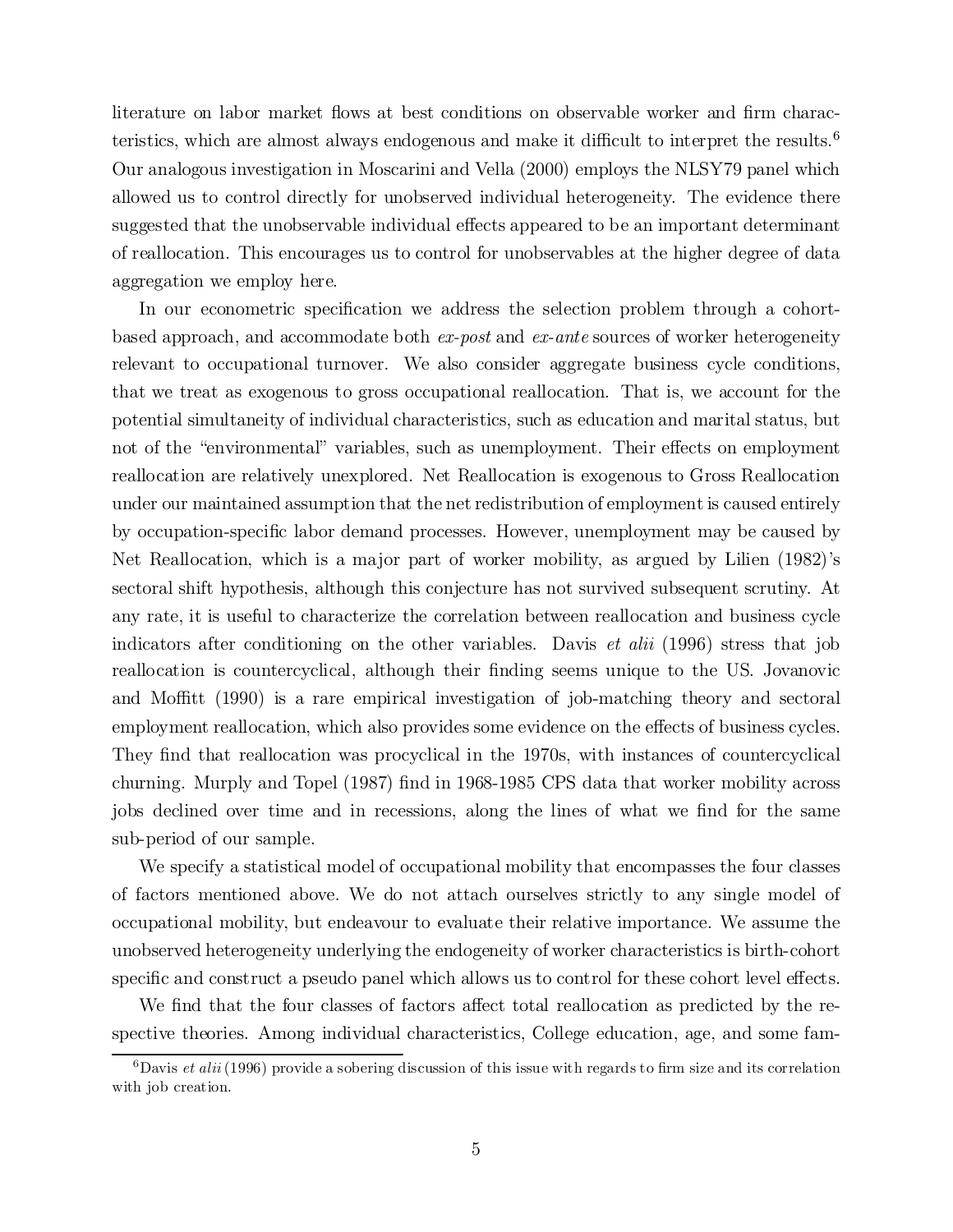ily commitments negatively influence occupational mobility. The effect of higher education weakens considerably and even reverses in high unemployment periods. Unemployment has a residual large negative coherence with mobility, contradicting the presumption of higher idiosyncratic uncertainty in recessions. Net Reallocation is positively associated with total reallocation, so Churning appears an inevitable by-product of net employment redistribution. Worker mobility has also a very precisely estimated positive serial correlation, unexplained by the impact of persistent macroeconomic variables, and consistent with the persistence of turnover innovations predicted by job-matching theory. Finally, we uncover a substantial decrease in the tendency of specific birth cohorts' members to change careers. Most notably, individuals born in the mid 1950's and after display a lower propensity to change occupations.

In Section 2 we present our mobility models and discuss our proposed solution to the selection problem, in Section 3 we illustrates the data and in Section 4 the results.

## 2. An Empirical Model of Occupational Mobility

To estimate a model of occupational mobility that explains the aggregate patterns of employment reallocation that we documented, one would ideally employ a *long* and *representative* panel of individuals. This would in fact allow the investigation, and ability to control, for a range of individual characteristics, both observed and unobserved, in addition to the estimation of dynamics and business cycle effects. As no such data is available we employ the repeated cross-sections of the CPS. To motivate our use of a pseudo panel, illustrate our goals and the potential selection problem, we first introduce an empirical model of mobility at the individual level.

#### 2.1. Individual Mobility and the Selection Problem

Consider a situation where we have T cross sections, comprising of  $N_t$  individuals,  $t = 1, 2...T$ . For each individual  $i = 1, 2...N_t$ , in each cross section t we define a latent process of mobility:

$$
\text{MOB}_{i,t}^* = x_{i,t-1}'\delta_t + \varepsilon_{i,t}
$$

where  $\text{MOB}_{i,t}^*$  is the latent variable capturing the individual i's propensity to change job type between times  $t-1$  and  $t$ ; the  $x_{i,t-1}$  is a vector of individual explanatory variables;  $\delta_t$  is unknown parameter vectors; and  $\varepsilon_{i,t}$  denotes some zero mean error term. The objective is to estimate the unknown parameters noting that they may vary over time. The latent measure of mobility is not observed and we conduct our empirical work with the observed measure

 $\text{MOB}_{i,t}$  = 1 if person i in cross section t changed occupation between  $t-1$  and t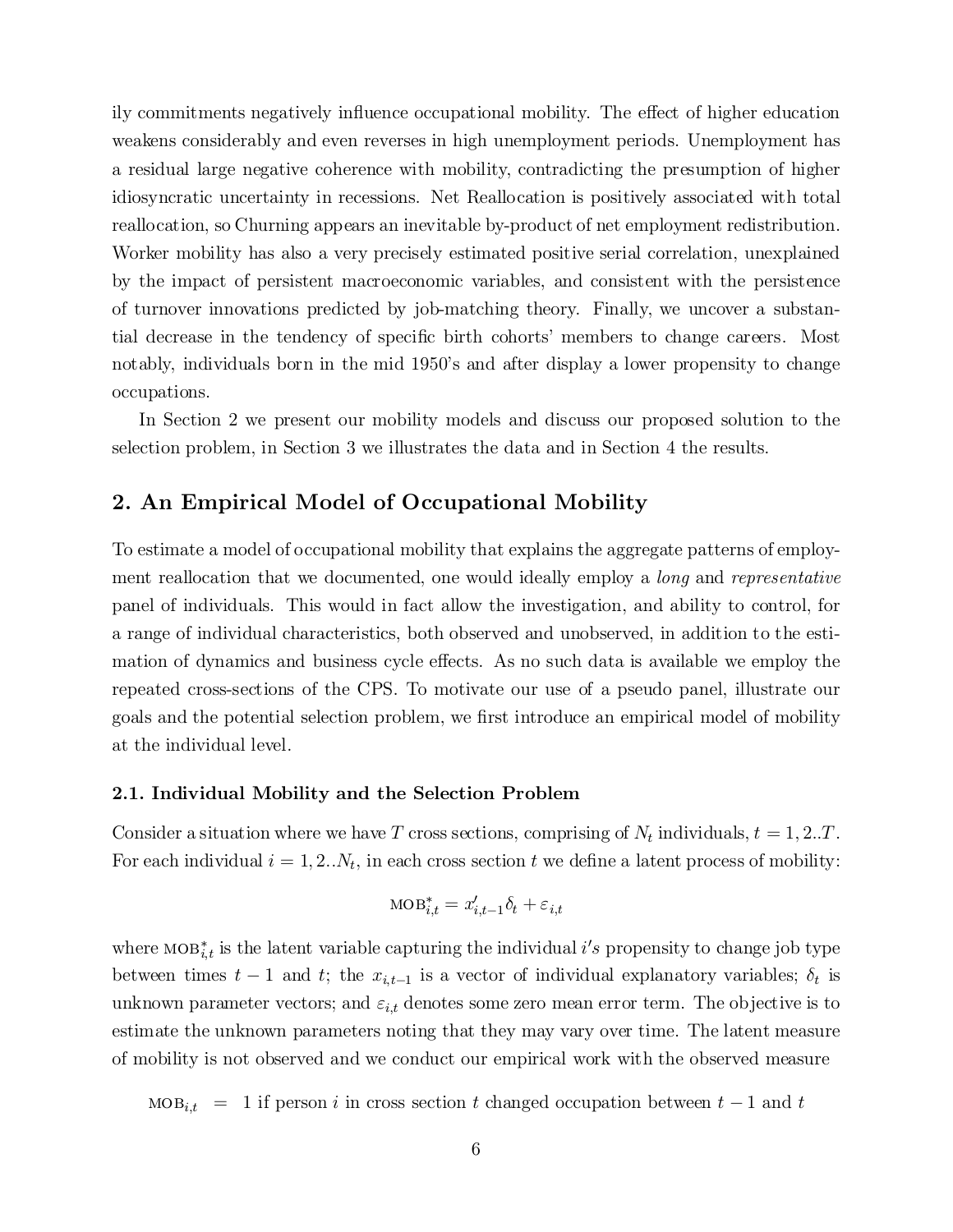$\text{MOB}_{i,t} = 0$  otherwise.

where

$$
MOB_{i,t} = \mathbb{I} \left\{ \text{MOB}_{i,t}^* > \underline{MOB} \right\},\
$$

which says that the latent variable is above some minimum threshold  $\mathbf{MOB}_i$ , and  $\mathbf{MOB}_{i,t}$  is observed in the absence of any additional censoring mechanisms.. Notice that the subindex t on MOB<sup>\*</sup><sub>i</sub> $t = 1$  refers to the period *following* the decision to move. Under the assumption of rational expectations, this decision is based on information available at time  $t - 1$ .<sup>7</sup>

A key issue is the treatment of joblessness, which may be considered an "occupation" in itself. In this case we need to assess the size and membership of this \home production" or "search" occupation. We may either try to identify those who decide voluntarily not to participate in employment, or we can assume that all unemployment and non-participation are voluntary and treat them as home production. We are interested only in those changes that imply a movement to a different occupation, where presumably the skills of the individual are employed by an observationally different technology. Therefore we must restrict attention to formal employment only, because GDP measures only the output of this part of the economy, and we must exclude a "jobless" occupation. This entails treating the individual participation and mobility decisions separately. Another reason for excluding unemployment is that we are interested in cyclical patterns of reallocation. Since unemployment is inherently countercyclical, its inclusion among our occupations would automatically create in recessions a large inflow and a burst of "reallocation", which would hide the cyclical changes in the labor force composition and in individual behavior that we are interested in.

The mobility variable can thus only be observed for the subsample that report that they were employed both in the interview period and in the previous year. Thus consider the following model

$$
\text{BEMP}_{i,t} = \mathbb{I} \left\{ x'_{i,t-1} \lambda_t + \nu_{i,t} > 0 \right\}, t = 1, 2..T; i = 1, 2..N_t
$$

where

BEMP<sub>i,t</sub> = 1 if person *i* in cross section *t* is employed in both *t* and 
$$
t - 1
$$
  
BEMP<sub>i,t</sub> = 0 otherwise.

and  $\lambda_t$  is another unknown parameter vector. Next

$$
MOB1_{i,t} = BEMP_{i,t} \cdot MOB_{i,t}
$$
\n
$$
(2.1)
$$

 $^7$ This cutoff rule is a natural specification for a rational individual; for example, it can be interpreted as the optimal mobility policy in Moscarini (2001)'s equilibrium search-frictional Roy model.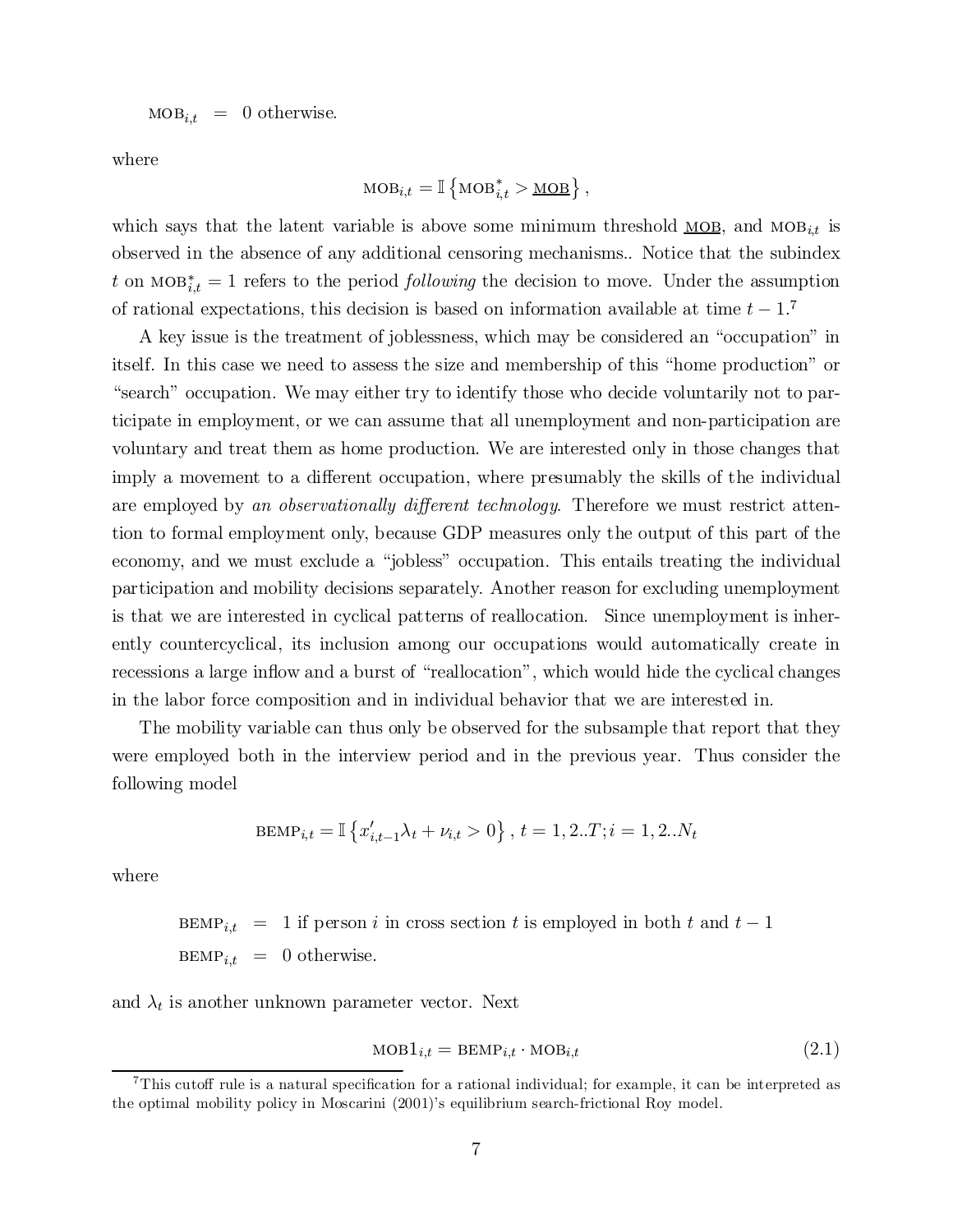where  $\text{MOB1}_{i,t}$  is the observed measure of mobility. To accommodate the possible endogeneity of employment and the consequent sample selection, one would typically assume that the errors  $\varepsilon_{i,t}$  and the  $\nu_{i,t}$  are correlated across individuals i. As our data will show later, the selection into employment by observable worker characteristics is strong, hence there is reason to believe that the same is true for unobservable worker characteristics absorbed by the equation errors, such as time and risk preference, or quality of education.

Consider the economic and econometric implications of incorporating this additional selection process. First, by failing to account for the process by which individuals are employed in consecutive periods, when estimating the mobility equations, we introduce a sample selection bias. That is, the parameters that we estimate by examining only the sample for which  $BEMP_{it} = 1$  are consistent for those individuals, but are generally inconsistent for the labor force comprising  $BEMP_{i,t} = 0$ . There are two solutions to this problem. The first, while not totally satisfying, is to acknowledge that the inferences that we draw from our empirical analysis is restricted to those comprising the  $BEMP_{i,t} = 1$  population. The second approach is to employ some estimation procedure which accounts for the selection process into the  $BEMP_{i,t} = 1$  sample. We adopt both strategies below. However, note that the estimation of this cross-sectional model, without making somewhat restrictive assumptions about the unobservables, requires the existence of some exclusion variable which affects the  $BEMP_{i,t}$ variable but does not directly affect the mobility decision.<sup>8</sup> The existence of such a variable seems problematic and does not appear to be available in the CPS. Accordingly, to correct for sorting we aggregate the data and assume that those within the same group, after the aggregation, have similar values for the common components of  $\varepsilon_{i,t}$  and the  $\nu_{i,t}$ . We address this in the following sections.

#### 2.2. Birth-Cohort Effects

Consider an extension of the above model which allows for the possibility that the effect of the conditioning variables varies not only over time but also across birth cohorts. Allowing variation by cohorts seems sensible as one would expect that individuals making human capital investments and subsequent labor market decisions at approximately the same time would be influenced by similar factors. We extend our statistical model of individual mobility to capture cohort effects.

Let c denote a birth cohort. Each year t we observe  $c = 1, 2...C_t$  cohorts in a complete manner, namely all individuals in the cohort are of working age in that year  $t$ , and there are

 $8\text{As}$  we note above, the model will also be identified if we make, and exploit, strong assumptions about the nature of the unobservables in the mode, even in the absence of exclusion restrictions.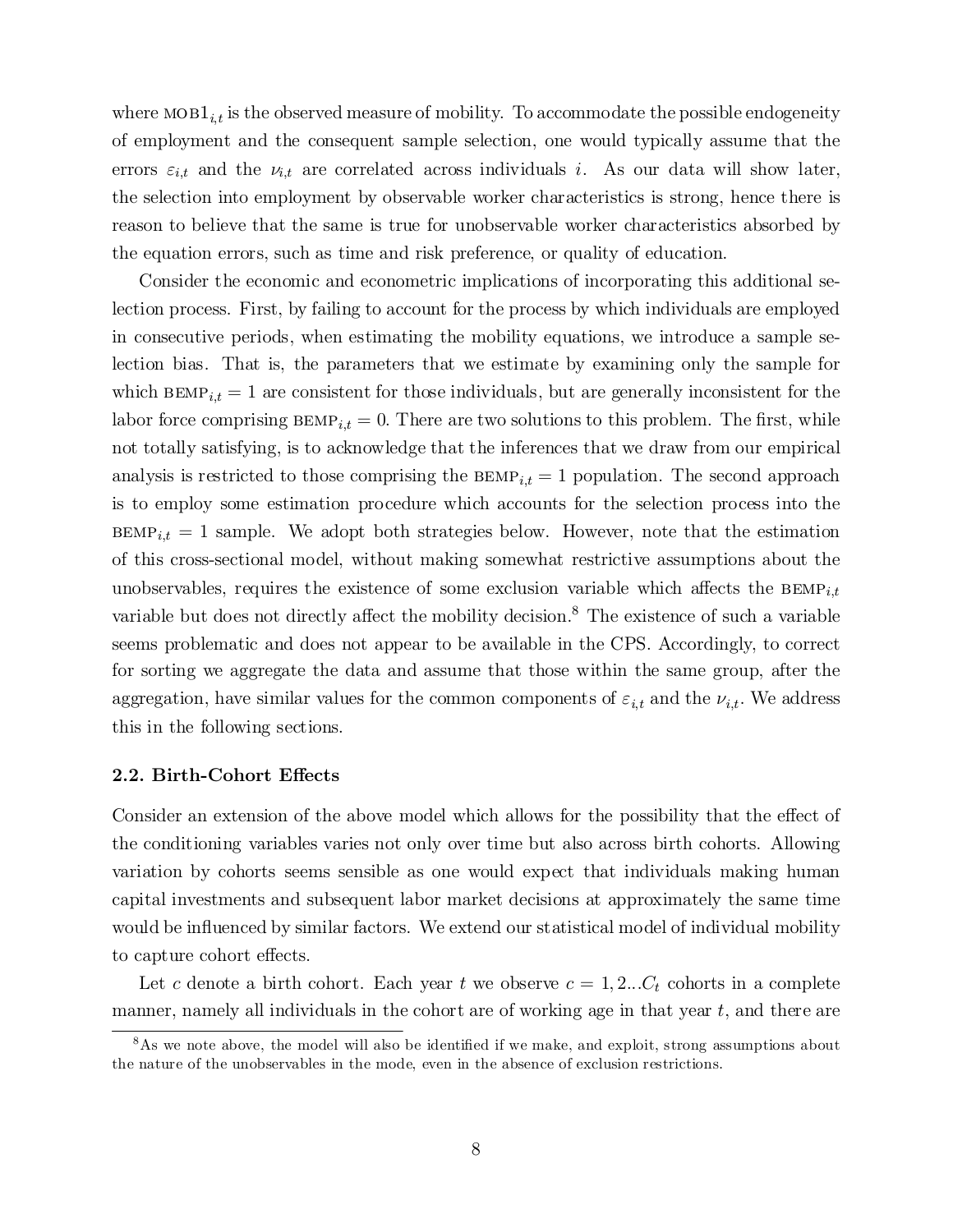$N_{c,t}$  of them. The model is:

$$
\text{MOB}_{i,c,t}^* = \mathbb{I}\left\{x_{i,c,t-1}'\theta_{c,t} + \varepsilon_{i,c,t} > 0\right\}, \ t = 1, 2..T; c = 1, 2..C_t; i = 1, 2...N_{c,t} \tag{2.2}
$$

where the unknown parameters  $\theta_{c,t}$  depend on time and the cohort c.

This yields a set of  $T \times C$  estimates for each determinant of mobility. This formulation of the model captures generational differences in mobility behavior, but does not control for the potential selection problem discussed in the previous section. To do so would again require that we estimate an equation for  $BEMP_{i,c,t}$  and control for the selection bias. Once again, this would require an exclusion restriction, as the cohort variation in the mobility equation is also assumed to appear in the employment equation. We now take a different approach to address this problem.

#### 2.3. Birth-Cohort Synthetic Panel

Our main empirical strategy tackles the sorting-selection problem via the use of a synthetic panel. For each year we combine individuals born in the same year, and compute the average value for each variable. We then construct a pseudo-panel comprising the averages of each variable for each cohort in each year. More specifically

$$
\overline{\text{MOB}}_{c,t} = V'_{t-1}\theta + \bar{x}_{c,t-1}^{\text{BEMP} \prime}\beta + \bar{\varepsilon}_{c,t}, \ t = 1..T; c = 1...C
$$
\n
$$
\overline{\text{BEMP}}_{c,t} = V'_{t-1}\phi + \bar{x}'_{c,t-1}\theta + \overline{\nu}_{c,t}, \ t = 1..T; c = 1...C
$$

where

$$
\overline{\text{MOB}}_{c,t} \equiv \frac{\Sigma_{i \in c} \text{MOB}_{i,c,t}}{(\#i : i \in c, \text{BEMP}_{i,c,t} = 1)} = \mathbb{E}_{i \in c, \text{BEMP}_{i,c,t} = 1} [\text{MOB}_{i,c,t}]
$$

is the average mobility of members of the cohort employed both last and this period. Similarly for  $\bar{x}_{c,t-1}^{\text{BEMP}}, \bar{\varepsilon}_{c,t}$ . Next

$$
\overline{\text{BEMP}}_{c,t} = \frac{\sum_{i \in c} \text{BEMP}_{i,c,t}}{(\#i : i \in c)} = \mathbb{E}_{i \in c} [\text{BEMP}_{i,c,t}]
$$

is the employment rate of the entire working age sample of cohort  $c$  at that time  $t$ . Similarly for  $\bar{x}_{c,t-1}^{e'}$ ,  $\bar{\nu}_{c,t}$ . Finally,  $V_{t-1}$  is a vector of economy- or labor market-wide ("environmental") factors that may affect the individual propensity to change career of each worker.  $V_{t-1}$ might include for example unemployment, as a proxy for the state of the economy, or Net Reallocation as a measure of structural change in the economy.

The two errors  $\bar{\varepsilon}_{c,t}$ ,  $\bar{\nu}_{c,t}$  are allowed to be correlated across cohorts. We define each of the two random variables  $\bar{\varepsilon}_{c,t}$ ,  $\bar{\nu}_{c,t}$  to be the sum of a common component and an orthogonal component, both random variables:

$$
\begin{array}{rcl}\n\bar{\varepsilon}_{c,t} & = & \lambda_{c,t} + e_{c,t} \\
\overline{\nu}_{c,t} & = & \lambda_{c,t} + n_{c,t}\n\end{array}
$$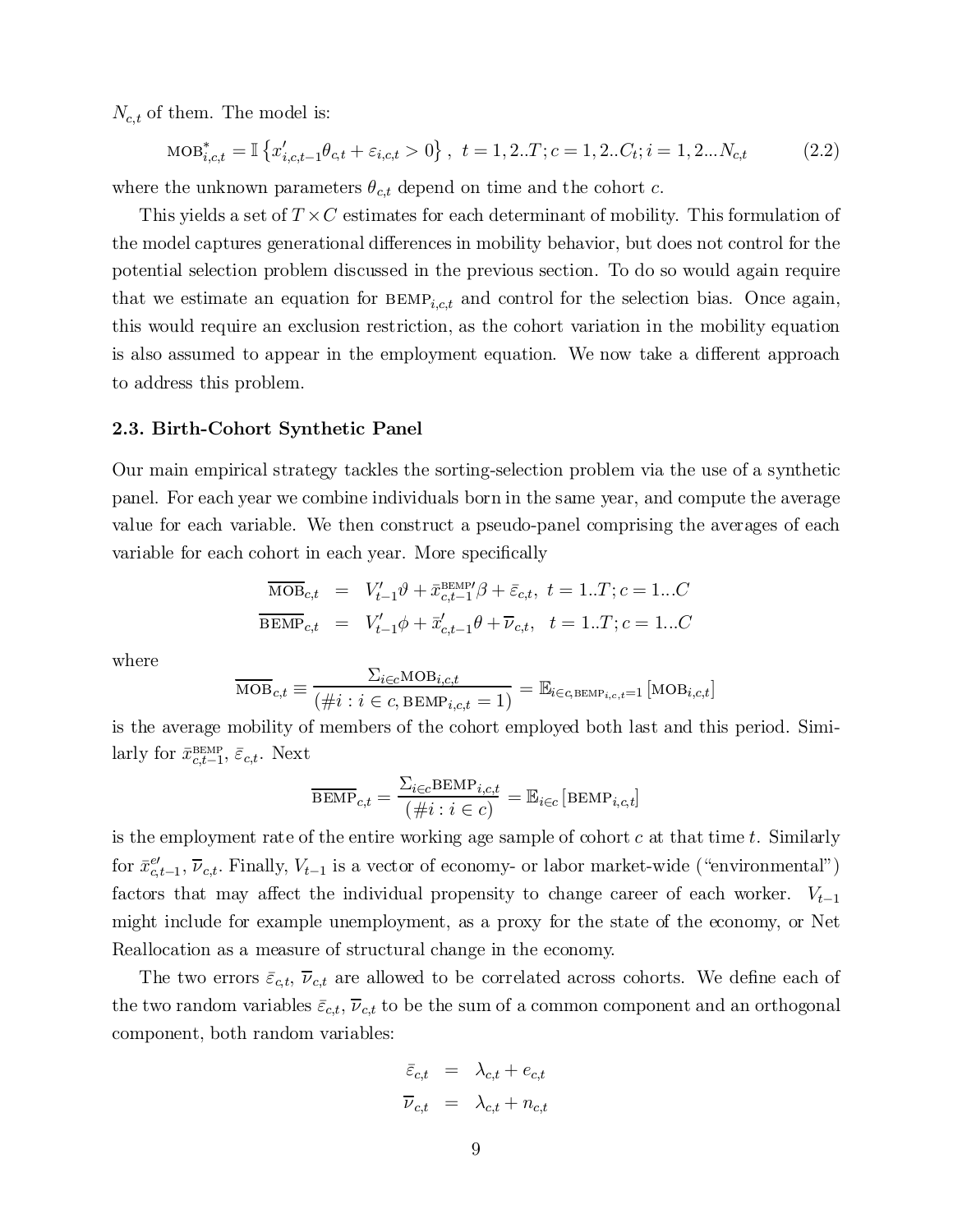with  $cov(e_{c,t}, n_{c,t}) = cov(\lambda_{c,t}, n_{c,t}) = cov(e_{c,t}, \lambda_{c,t}) = 0$  and  $\mathbb{V}(\lambda_{c,t}) = cov(\bar{\varepsilon}_{c,t}, \bar{\nu}_{c,t})$  after appropriately choosing the signs of the errors.

Our identification assumption is that the correlation embedded in  $\lambda_{c,t}$  is time-invariant. That is, it has to do exclusively with birth-cohort membership, while the time-varying components of cohort-specific errors in employment and mobility are uncorrelated. Formally:

### Assumption 1. (Cohort-Based Identification)

$$
\bar{\varepsilon}_{c,t} = \bar{\lambda}_c + \bar{e}_t
$$

$$
\bar{\nu}_{c,t} = \bar{\lambda}_c + \bar{n}_t.
$$

Since cohort effects are assumed to cause the endogeneity of  $\overline{\text{BEMP}}_{c,t}$  and the endogenous  $\bar{x}_{c,t}$ , we estimate the model:

$$
\overline{\text{MOB}}_{c,t} = V'_{t-1}\phi + \bar{x}'_{c,t-1}\beta + CD'_{c}\gamma + \bar{e}_t
$$
\n(2.3)

by including cohort dummies  $CD<sub>c</sub>$  as additional regressors to account for, and estimate, the fixed effect  $\lambda_c$ . By controlling for the fixed effects we are able to consistently estimate  $\beta$ .

The estimation approach is a fixed effects procedures along the lines discussed by Deaton  $(1985)$  and the procedure we adopt is similar to fixed effects estimation of the sample selection model at the individual level. The conditions under which the model is consistent at the individual level are discussed in Verbeek and Nijman (1992) and the assumptions that we employ here are similar but at the cohort level. It should be noted that an advantage of this approach is that any regressor which is endogenous, due to the presence of the cohort effect, is made exogenous via the inclusion of the cohort dummies. Naturally the correlation between the role of the cohort unobservables in each of these variables, and the mobility decision, is reflected in the coefficient on the cohort dummy.

In addition to assuming that the source of the endogeneity is birth cohort specific and time invariant we also require, for identification of the parameters, that each of the explanatory variables displays some linearly independent relationship with the birth cohort variable. This means that the explanatory variables must vary with the birth cohort in a way which is not fully predictable by the movement in the other variables. Fig.3 appears to provide empirical support of this assumption. Historically, the proportion of College graduates rises over time, and in fact across birth cohorts, presumably for aggregate growth reasons unrelated to the average individual characteristics of the members of each cohort. Similarly, the proportion of men who are married and/or heads of their households constantly declines across birth cohorts. The proportion of veterans is strongly cohort-dependent due to the timing of the major war events in the XX century. All these trends appear far from being linearly synchronized.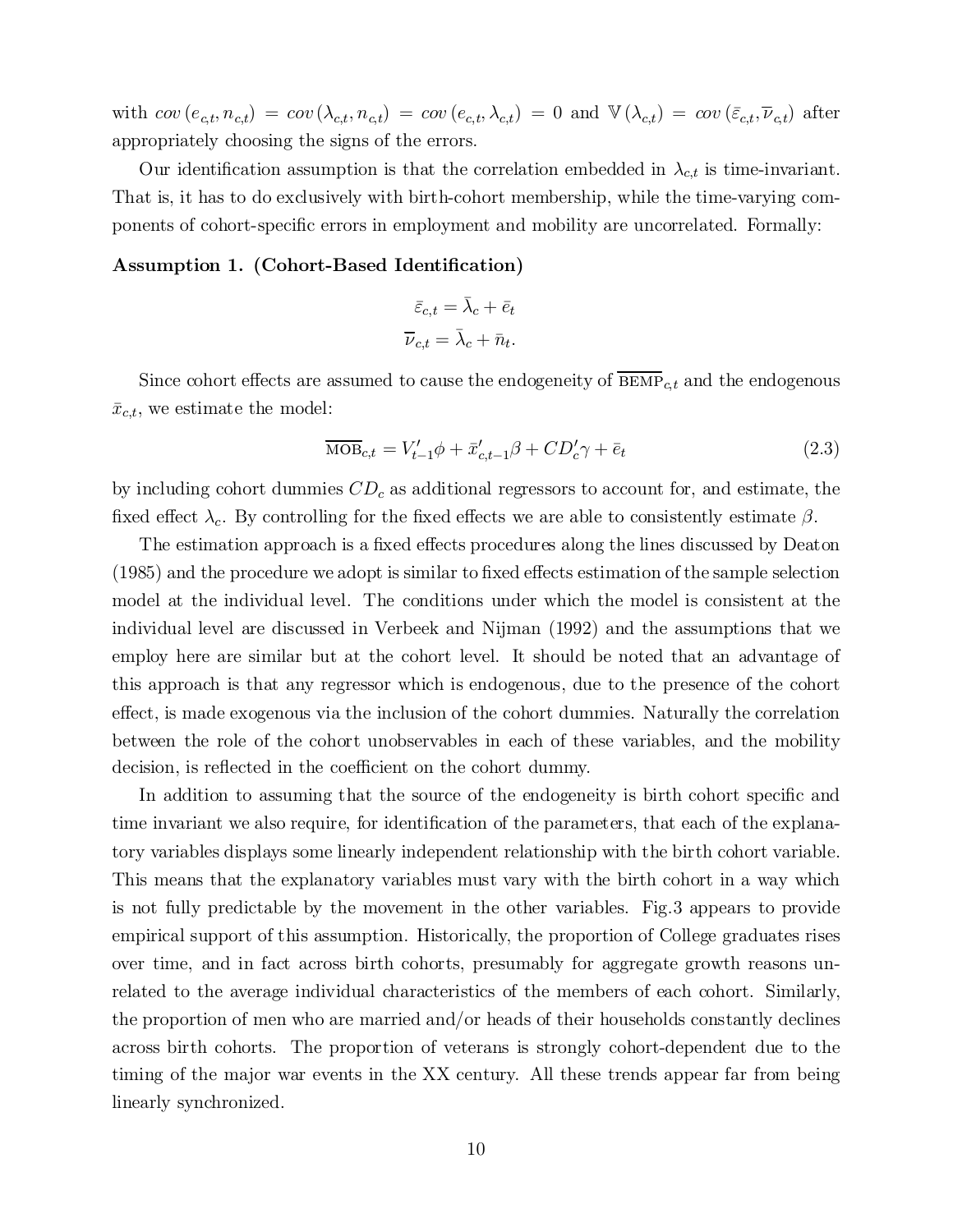More generally, the correlation between employment and mobility due to unobservable individual characteristics, such as risk or time preference, should be a much lesser concern when comparing birth cohorts than when comparing individual workers. Averaging across members of the same birth cohort should eliminate most of the unobserved individual heterogeneity (see Attanasio and Davis 1996 for an application of the same idea to consumption), and any residual effect differentiating cohorts should then be captured by the fixed effect  $\lambda_c$ . For example, if a cohort is more risk-averse than average, because it lived through the Great Depression, or if it experiences an especially poor education, the cohort dummy will capture directly such heterogeneity.

#### 2.4. Dynamics

Another advantage of the pseudo-panel approach is that it allows for the estimation of dynamic effects operating through the dependent variable. The job-matching theory of worker turnover originating with Jovanovic (1979) emphasizes the accumulation of work experience and learning specific to a job, which result in mobility declining with tenure. The same mechanism applies to occupations, as corroborated by McCall (1990)'s evidence. An exogenous innovation in mobility above the predicted declining tenure profile dissipates matching human capital, and leads workers to shop for new jobs for several subsequent periods. Hence, we would expect innovations to reallocation to persist. A similar positive auto-correlation might originate from aggregate "environmental" variables, such as labor market tightness, which are typically very persistent. Hence, we use the aggregate unemployment rate and Net Reallocation to control for those disturbances. <sup>9</sup> We interpret any residual persistence in reallocation as originating from job-matching.

The model we estimate:

$$
\overline{\text{MOB}}_{c,t} = \rho \overline{\text{MOB}}_{c,t-1} + V'_{t-1}\phi + \bar{x}'_{c,t-1}\beta + CD'_{c}\gamma + \bar{e}_{t}
$$
\n(2.4)

is based on the approach of Verbeek and Vella (1998) in which the static model (2.3) is augmented with the lagged value for the cohort. Verbeek and Vella (1998) discuss the conditions for identification and consistency and they do not differ greatly from the static model. However, it is necessary that the lagged variable displays variation with cohorts which cannot be exactly replicated by the variation in the cohort averages in the explanatory variables. We highlight that the inclusion of the lagged dependent variable is not a trivial extension. The explanatory variables are highly correlated over time, so the estimation of

<sup>&</sup>lt;sup>9</sup>Their first-order serial correlation is 0.98 for both Gross and Net Reallocation if a constant is omitted,  $0.63$  and  $0.43$  respectively if a constant is included in the regression, both times resulting significant. The unemployment rate behaves locally almost like a random walk.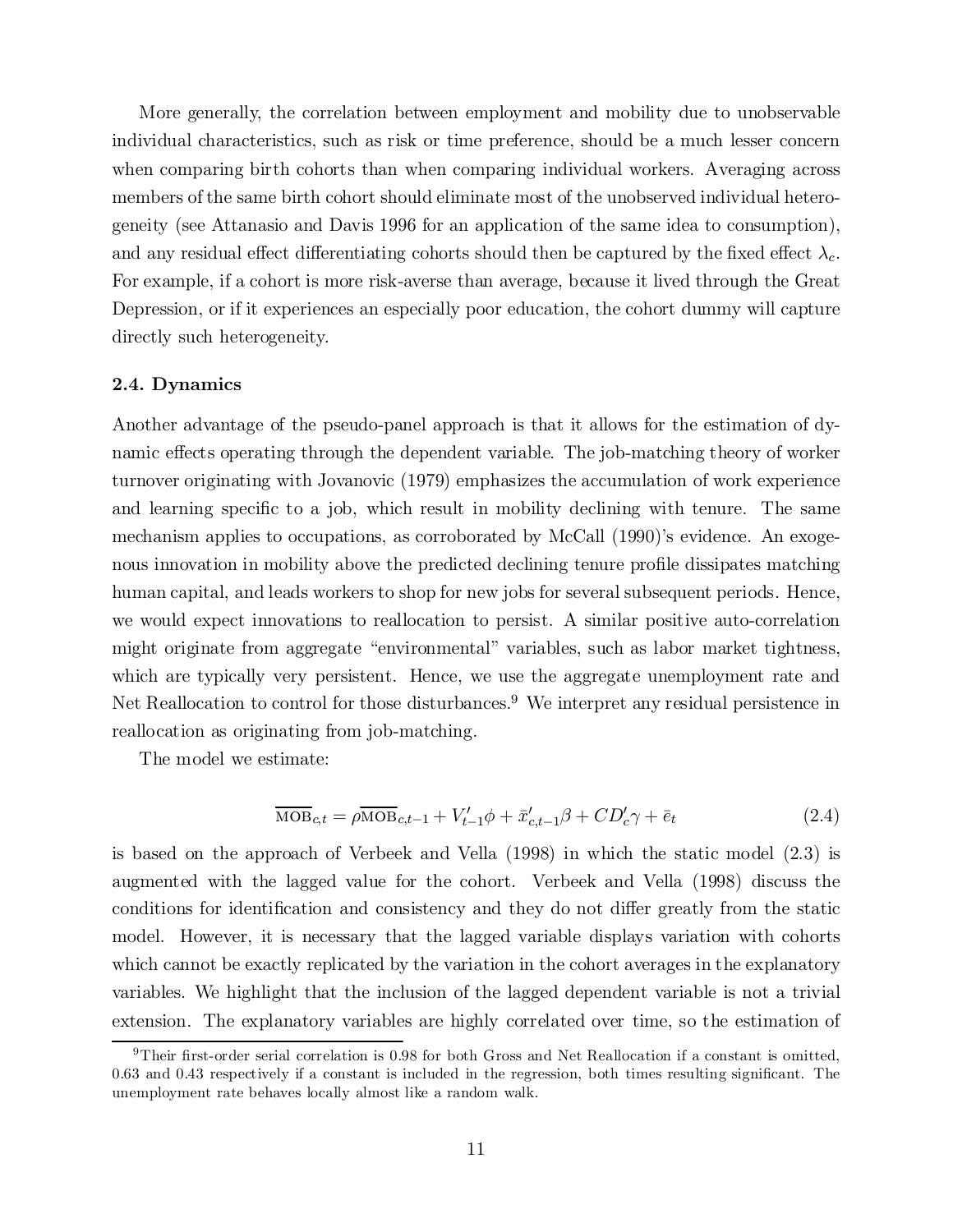a static model, when the true model is dynamic, will lead to biased estimates of the slope parameters.

## 3. Data

Our dataset includes 30 yearly cross-sections, from 1971 to 2000, of the US population contained in the March Files of the Current Population Survey. In spite of the increasing availability of longitudinal data of long duration on workers, with or without matching information about employers, we consider this type of dataset (and analogous surveys in other countries) to be the most appropriate for our investigations, for two reasons. First, our focus is macroeconomic, hence we require a representative sample. The CPS is carefully designed to uniquely achieve just that, and it is the source for the official aggregate labor market statistics. Second, we attain identification of the employment decisions through the construction of a pseudo-panel by birth cohort. This would not be feasible with other longitudinal surveys of workers, because it requires a very large sample every year.

Although the CPS is a rotating panel, we do not exploit this aspect because each individuals is observed at most eight (nonconsecutive) times, while we need a long continuous time series for our microdata-based macroeconomic analysis. We restrict attention to annual observations mostly to avoid dealing with the formidable seasonality in worker mobility, but also to exploit the wealth of information on individuals available in the March survey. This restriction reduces to just 1/8 the fraction of individuals who are observed twice over the rotation, so we treat all of them as different individuals. Questions are asked in the third week of March and concern household's information concerning the previous week as well as, for a subset of variables, the previous year.

Geographical Mobility. An important feature of the CPS for our purposes is its addressbased nature. People who change permanent residence at any time between the first and the eighth interviews are dropped from the sample thereafter. This might bias downward our estimate of occupational reallocation, as an individual who changes occupation is also more likely to change residence. Several considerations suggest that this should not be a major issue. First,  $1/8$  of the sample population in March is brand new and does not suffer from this problem. Second, after the first interview, the interviewer returns to the same address and might find new members of the household living at that address, possibly an entirely new (the so-called "replacement") household. It is plausible that these individuals, who enter the sample survey just because they changed residence, are as likely to have moved in that address because they changed occupation as those who left the household. In this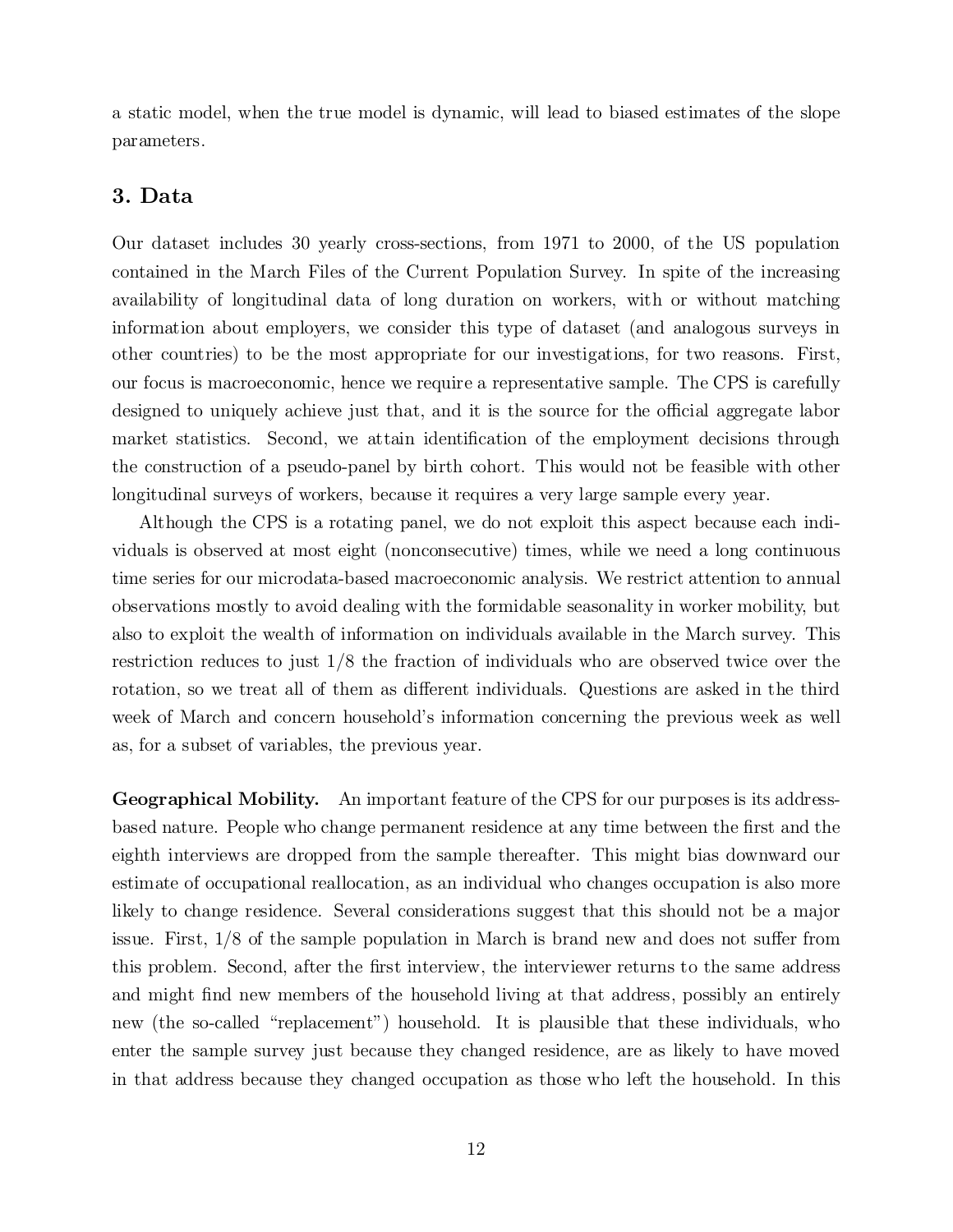case the two relocations would leave total reallocation in the sample correctly measured. Finally, an interviewer might return to an address for a follow-up interview and find it under construction or vacant. In that case the address is not permanently dropped from the sample (unless it has become infeasible for residential purposes, which happens in a tiny fraction of the cases) and new attempts to find some new household there are made in subsequent months. Hence, on average the selection effects on occupational reallocation due to the inflow into and outflow out of each household-address (including complete replacement) tend to cancel out, and this is our maintained assumption. In fact, in March 2000 the gross occupational reallocation relative to the previous year of the individuals in their first month in the sample was  $7.9\%$ , as opposed to  $7.6\%$  of the total sample, a small difference in relative terms, possibly due to sampling error. We decided to use the full sample, rather than focus on the ideal subsample of first-time interviewed, because we believe that the advantages of an eight-fold gain in terms of sample size more than offsets the disadvantages of this small bias. As said, given our focus on occupations, we believe that 3-digit is the most meaningful level of disaggregation to define reallocation; but there exist over 450 such occupational categories, so a large sample size is imperative.

Sample. Due to our emphasis on time series patterns, the choice of the explanatory variables is constrained by their availability for the entire period in a uniform format, or, at least, some uniform recoding must be possible. We explain our selection and recoding rules below. Some reclassifications were already present in the version of the data that we used, commercialized by Unicon, Inc. along with an extraction software. The variable names that we employ below are drawn from that version, which also takes into account the 1994 re-design of the CPS. This selection of explanatory variables leads us to focus on the 1971- 2000 period, and to discard much useful information, which is available only for shorter and partially overlapping subperiods.

Our universe is constituted by male  $($ -MALE $= 1)$  civilian non-institutionalized adults  $(-POPSTAT = 1)$  of working age  $(16 \leq AGE \leq 64)$  who are not in school or at home full time  $(0 \leq$  ESR $\leq$  3). After 1988, the Bureau of the Census modified the way it processed the raw interview data, introducing a new imputation method of missing answers and matching of records for the same individuals, and flagging those cases with the variable FL-665 (recoded as suprec by Unicon). On that occasion the data were released both in the old (March 1988) and new format (March1988b). A comparison between the two reveals that we need to discard, in 1988b, 1989 and thereafter, all individuals with supresc $\neq 1$  to maintain consistency of definitions through the 1971-2000 period.<sup>10</sup>

<sup>&</sup>lt;sup>10</sup>This exclusion reduces sample size by about  $10\%$  after 1988. This incongruence between 1988 and 1988b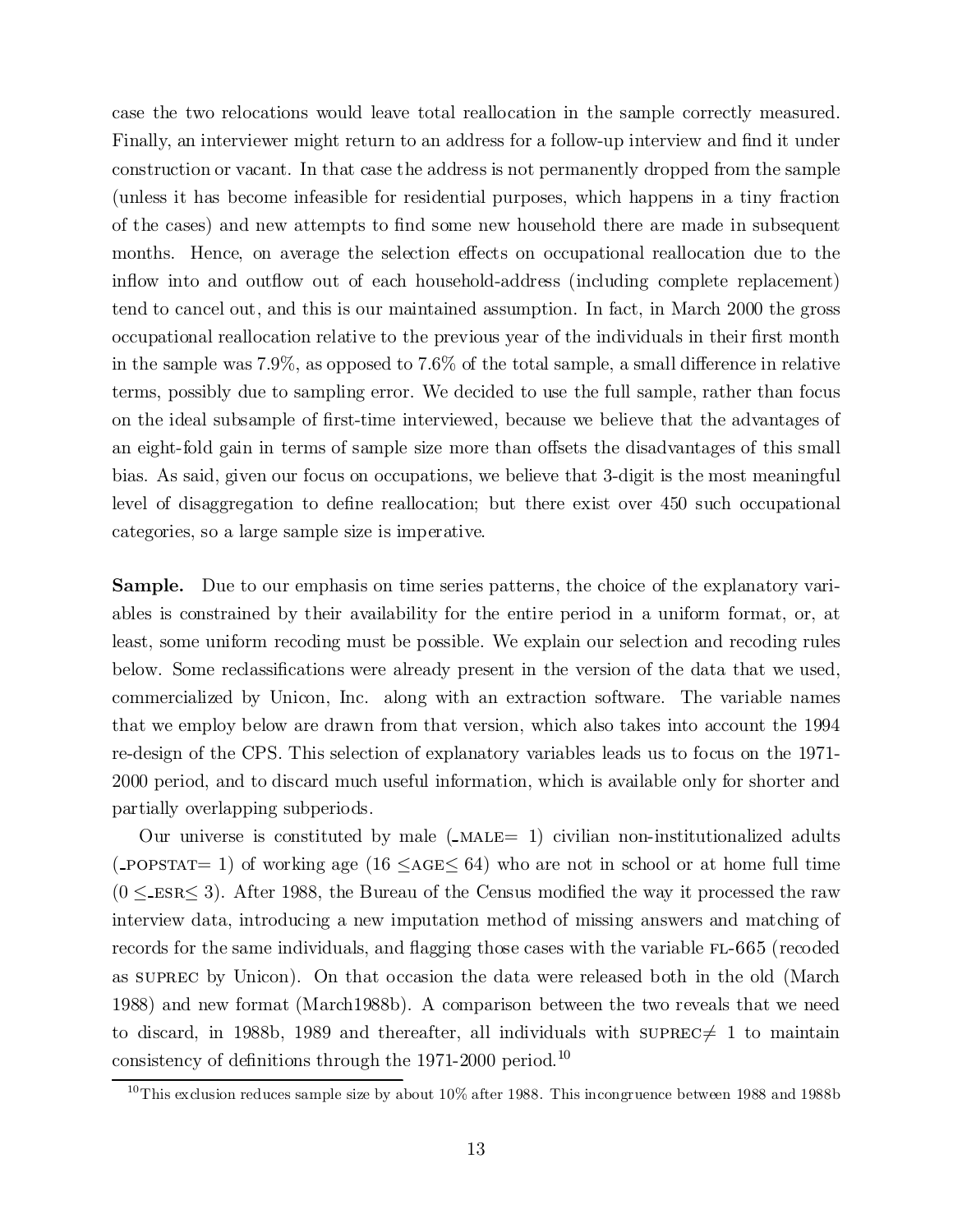We consider an individual in our universe to be employed both this year  $t$  and last year  $t-1$  (and set BEMP<sub>i,t</sub> = 1) if he reports for both years to be a salaried worker (1  $\leq$ -CLASS $\leq$  3) who worked either full time full year ( $fPTPT= 1$ ) or full time at least part of year ( $fTTTT= 3$ ), and who reports a valid 3-digit occupation for last week (occ) and last year (occlyr). Among the employed, we consider an individual a job mover if he reports at time  $t$  a different occupation from last year:  $\text{MOB}_{i,t} = \mathbb{I} \{ \text{OCC}_{i,t} \neq \text{OCCLYR}_{i,t} \}$ . Notice that  $\text{OCC}_{i,t-1}$  and  $\mathrm{occLVR}_{i,t}$  are not the same, as they would be in a panel, because most sampled individuals change across years.

Sources of Measurement Error. Another important issue concerns measurement error, which naturally tends to inflate reallocation. We do not perform an Abowd-Zellner (1985)type correction of measurement error on employment status, because we consider only the employed who report a valid occupation for two consecutive years, which are unlikely to be unemployed workers misclassified as employed. We are aware that occupational codes are also subject to considerable measurement error, but a similar correction appears infeasible. Indeed, the overhaul of the CPS interviewing techniques in 1994 might have reduced measurement error so as to reduce measured reallocation in 1994-2000 relative to 1971-1993. While this might explain the low Gross Reallocation of the late 1990s, relative to the previous period, it would not explain its lack of a cyclical rebound. In addition, women do exhibit a sharp increase in reallocation after 1994 (Fig.2), and it is unlikely that without the 1994 CPS reform the reported female reallocation would have been much higher.

Occupational codes at the 3-digit level are missing before 1968, and the Census coding of 3-digit occupations has changed three times in 1971, 1983, 1992, along with each decennial Census, from the initial 1968 system. Every year t; last week's and last year's occupations ( $\mathrm{occ}_{i,t}$  and  $\mathrm{occ}_{i,t}$ ) are imputed according to the same coding system valid for year t, so there is no issue of spurious reallocation for that reason. However, reallocation might be rising spuriously upon occupational reclassifications if they become finer. Indeed, upon each re-coding we observe exclusion of dying occupations, introduction of new ones, and finer coding of existing occupations. The coding used for 1968-1970 is significantly coarser than and thus incomparable with those used later. This is why we focus on 1971-2000. Within

was a major hurdle early in the early stages of our analysis. We thank Charles Nelson of the Bureau of the Census for pointing to the flag variable FL-665 as a possible explanation. We are not aware of any study that had noticed this problem before. Gross occupational Reallocation is virtually the same in 1988b as in 1988 when excluding individual records with  $\text{supRec}\neq 1$  in 1988b, while it is much higher in 1988b than in 1988 when including those individuals in 1988b. A closer look reveals in fact that the Gross Reallocation of individuals with suprec $\neq 1$  after 1988 is one order of magnitude larger than that of all other individuals in all years (about 60% to 70% as opposed to 8% to 11%), suggesting that the imputation of occupational codes in those records, due to the head of household's missing responses, is quite noisy and unreliable.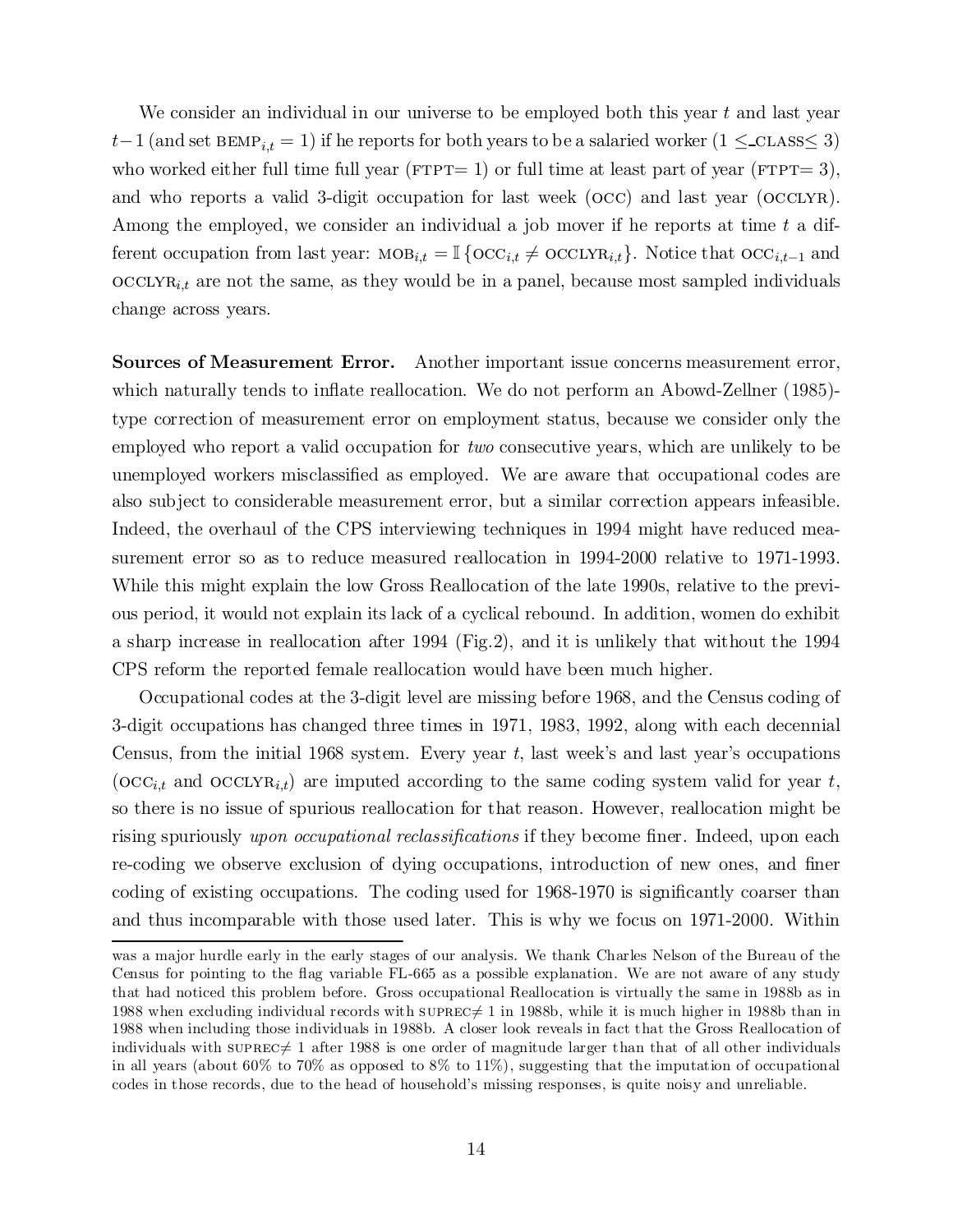these three decades, the 1983 and 1992 coding systems are virtually identical and somewhat finer than the 1971 system, with about  $20\%$  more occupational categories employing less than 5% of all workers. This should slightly increase in a spurious manner our measured reallocation between 1982 and 1983, when the new finer system is in place.

Measurement of education in the CPS raises some issues. In 1971-1991 the CPS March files contain the years of education of the individual in March, with an auxiliary dummy variable indicating whether the highest grade attended was completed. Starting in 1992, the measurement of educational levels changes and becomes coarser. After several experiments, we found that the only reliable measure of education that we can consider consistent through the two subperiods (hence through 1971-2000) is a pair of dummies, one indicating whether the individual achieved a High School degree or got some College (HS), the other whether he/she achieved a College degree (BA or equivalent) or even had some graduate studies (COL). Consistency through the periods is tested by observing the fractions of the active population who fall into each category over time. Any finer classification (for example dividing High School graduates and those who also had some College into two separate categories) leads to a jump of the times series of these fractions between 1991 and 1992, suggesting an inconsistent change of classification.

Since surveys take place at time t and ask information as of time t, except for employment last period, we do not observe individual variables  $x_{i,t-1}$  (say, marital status) last year as required by the model and rational expectations, but rather  $x_{i,t}$ . Therefore we replace  $x_{i,t-1}$ with their values one period forward, at time  $t$ . At any rate, the explanatory variables in  $x_{i,t-1}$  we choose have extremely high serial correlation at the individual level.

## 4. Regression Specifications and Results

#### 4.1. The Individual Mobility Model: Repeated Cross-Sections

To explain the variation in Gross Reallocation we employ a number of variables capturing the characteristics of the male individuals in our sample. The time series for each of these explanatory variables is presented in Fig.3. An examination of these plots reveal some interesting trends. Average age declined through the late 1970's and then climbed back as the baby-boomers claimed an increasing share of the labor market. The proportion of whites and African-Americans declined in favor of Hispanics and other ethnic groups, and the proportion of the sample that was married decreased significantly. The increasing education levels of the US population is witnessed by the rise in the proportion of High-School graduates, which ended in the mid-1990s, and by the ongoing increase in the proportion of College graduates and post-graduates. The proportion of labor force participants who are employed in two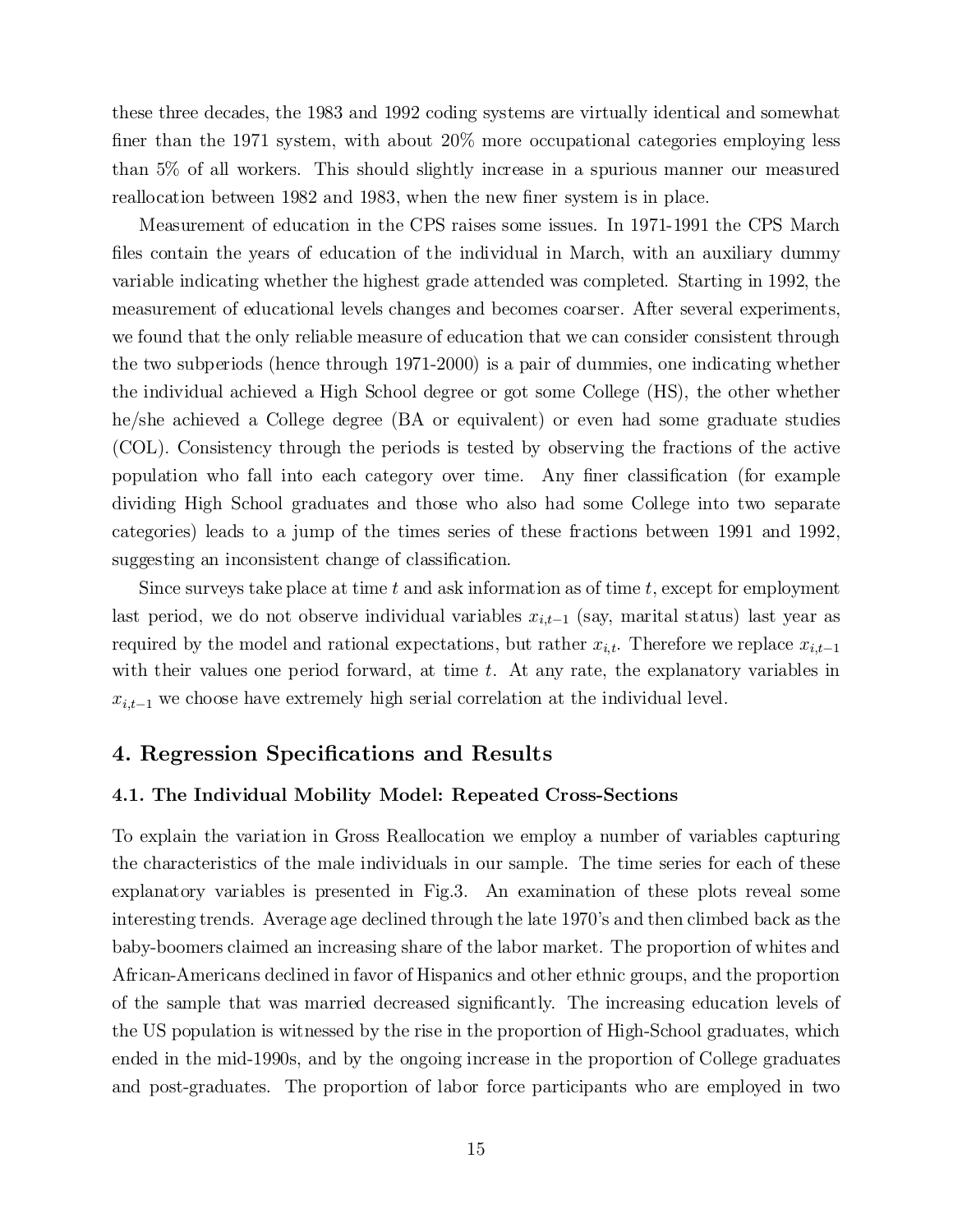consecutive years (the  $BEMP_{i,t} = 1$  sample) was strongly procyclical, and declined somewhat over the period.

To cast some light on the possible selection problems from examining the employed both last and this year ( $BEMP_{i,t} = 1$ ) we report in Fig.3 the plots of cross-sectional averages for both the  $BEMP_{i,t} = 1$  sample (dashed) and the entire sample (solid). The two series look reasonably similar in their trends but differ in their levels: the sample of  $BEMP_{i,t} = 1$ is observationally different from the entire sample. This is strongly suggestive that the unobservables may also be different across groups and this may create a selection problem.

Before proceeding, it is useful to discuss some potentially important information which we are either unable to use or decide not to employ. One unfortunate lacuna in the CPS is the lack of a measure of work experience. The "experienced labor force status" dummy is not useful, because all workers who are employed in two consecutive years are "experienced" in this sense. We do not proxy experience by age minus education since age and the educational dummies are among the explanatory variables. We choose to focus on flexible age effects and interpret experience as being captured by age. This approach seems less problematic for males than it would be for females.

We choose not to exploit wage or income information, which might be useful to distinguish between voluntary and involuntary changes of occupation, because this distinction is not too relevant to our purposes. The higher mobility of (say) less educated individuals might be due to their higher risk of displacement, with consequent forced change of occupation, or by their willingness to accept any kind of job. We do not explore such an interpretation, and restrict ourselves to detecting the total effect of education on mobility. Similarly for other characteristics. Our regressions are exclusively meant to control for composition effects in the labor force. At any rate, even a more micro-oriented analysis would have to face the strong endogeneity of wages to mobility.

We first estimate the individual mobility model separately for each cross-section. This naturally prevents us from using any aggregate covariate  $V_{t-1}$ , which has no cross-sectional variation in each year. We consider a constant term, a  $4^{th}$  –order polynomial in age, and seven dummies: white ethnicity, African-American ethnicity, married with spouse present, head of household, war veteran status, High School graduate or some College, College (BA) graduate with or without post-graduate studies. The sample size is between 25,000 and 30,000 for each year. The time series of the estimated coefficients with associated  $1\%$  confidence bands are presented in Fig.4. Note that the age effect is computed by increasing age by one year starting from the predicted mobility for the "average" individual, where all regressors are replaced by their sample means. We did not compute and report the confidence bands for the age effects, because the estimates on all four powers of age are extremely precise and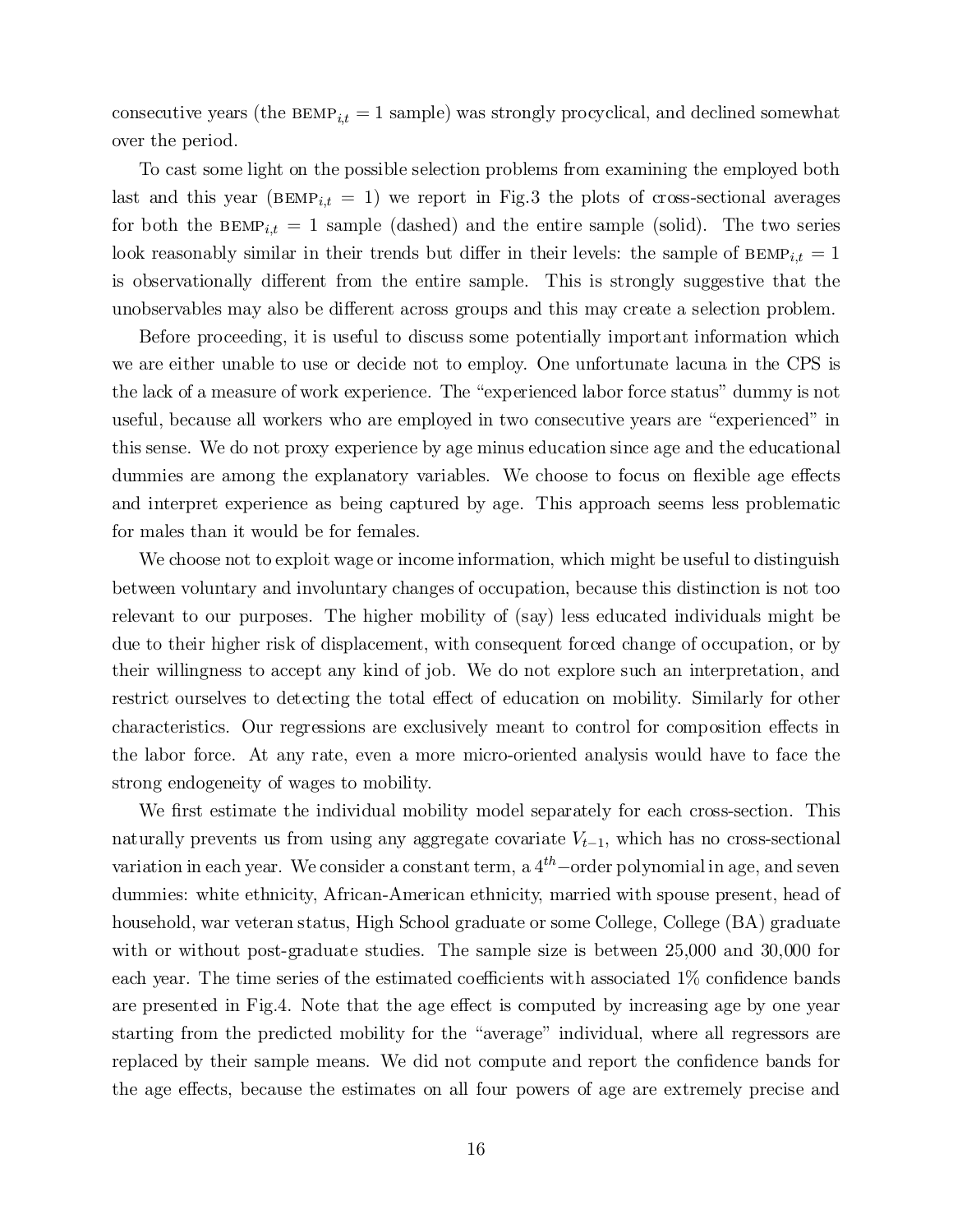significant at virtually any conventional level.

As expected, age and marital status have a strong negative effect on mobility. Ethnicity appears to have no discernible effect in that both the white and African-American dummies seem to be close to zero for the whole period. Veterans tend to change occupation more often, which is partly unexpected because veterans typically enjoy special privileges in the access to some types of jobs. In fact, when we recall that the average value of gross mobility for the last decade of our sample is approximately 7 percent, the marginal effect from being a veteran of around 1.5 percent is high.

The most interesting results relate to the education coefficients. Education, both at the High School and College level, reduces occupational mobility. Early in the sample we see that having a College degree has a particularly strong negative effect on the mobility decision. However, both effects increase towards zero throughout the sample period and we see that from about 1995 and onwards there is no statistically significant effect of education.

It is important to question why we observe such substantial variation in the partial effects of these conditioning variables over this time period. The first possibility is that the relationship between mobility and these variables has simply changed. Second, it is possible that the composition of the sample has changed over time in an unobservable manner, so as to modify the nature of the relationship between mobility and the conditioning variables. For example, it is possible that the type of human capital varies by birth cohort and this is reflected in different responses as the composition of the sample changes with the introduction of the new cohorts. Finally, it is possible that the partial effects of these variables are sensitive to the business conditions of the economy. As the economy has changed over the period of our investigation this may be reflected in time varying partial effects.

Given this particular role for the business cycle it is useful to consider the role of macro economic variables on this time series of cross sectional estimates. As the model is estimated cross section by cross section it is not possible to include any macro variables directly. Thus it is useful to see how the time series of coefficients appears to be related to the aggregate state of the economy. The estimated effects generally tend to vanish in absolute value in the negative phases of the business cycle (1975-1976, 1980-1983, 1991-1992). This suggests that in depressed labor markets individual characteristics matter less, and observationally different workers tend to behave more similarly. This type of behavior is consistent with the model of Moscarini (2001) which predicts that during economic slumps, workers are primarily concerned with finding or keeping a job. Accordingly, they are less selective in their job search (from employment or unemployment) and their individual characteristics become less important in predicting their job changes.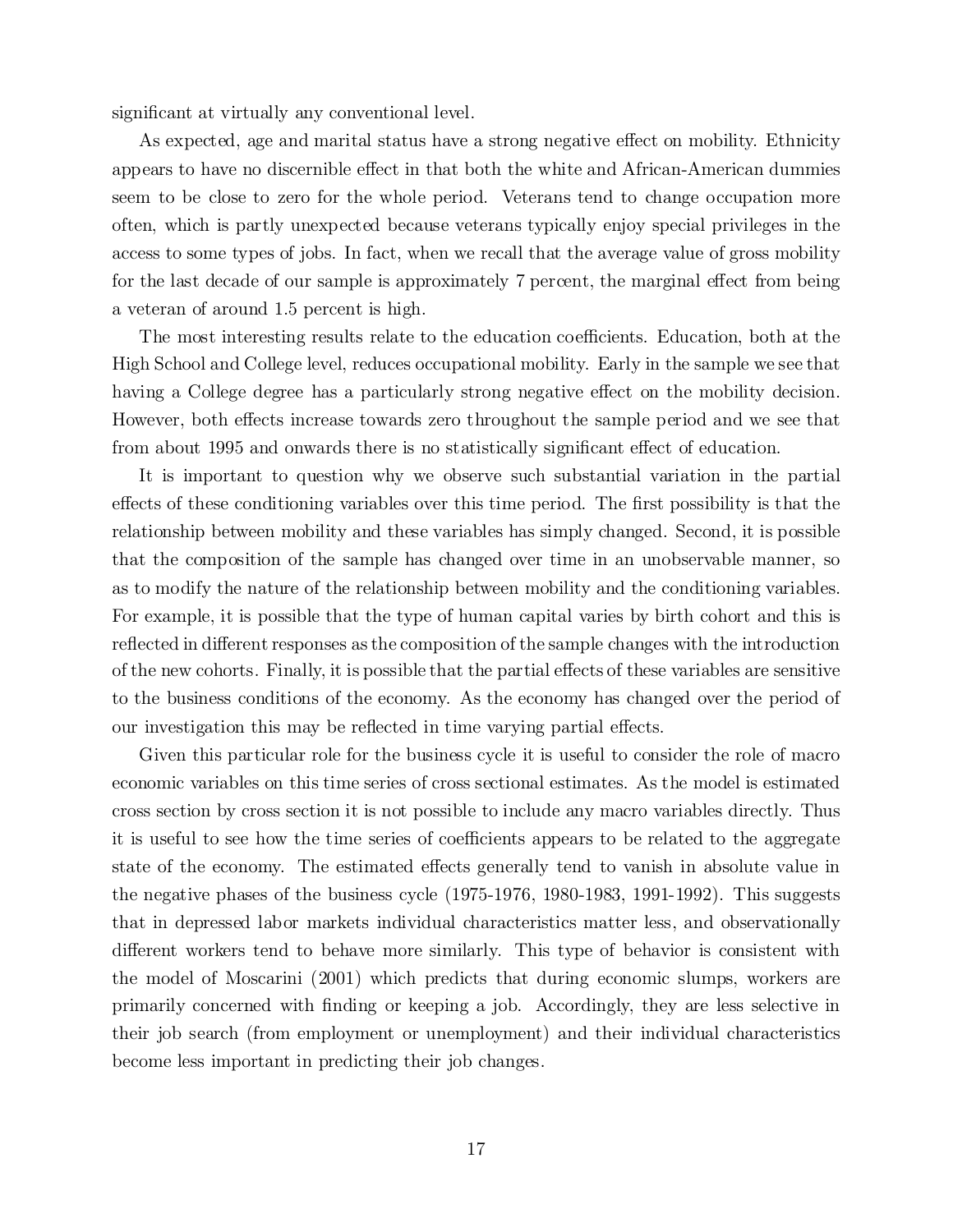#### 4.2. The Individual Mobility Model: Birth-Cohort Effects

To investigate the possibility that the time variation is generated by differences in the behavior of different birth cohorts we now estimate the individual model with cohort effects  $(2.2)$ . To estimate age effects we need age variation within each birth cohort. This leads us to define 10-year cohorts. <sup>11</sup> We continue to use the individual record data but we estimate the model separately for each 10-year cohort in each time period, enabling us to obtain cohort specific estimated parameters for each variable in each period. We then regress these estimated coefficients, for each of the variables, on cohort and time dummies.

Of particular interest are the birth cohort effects and accordingly we report only their estimates in Fig.5. We omit age, although the first-step regression includes a cubic in age, because non-linear and because we observe different cohorts at different stages of their lifecycle. An examination of Fig.5 reveals a number of remarkable trends. The education effects reflect an increasingly strong negative impact for each of the later cohorts until there is a slight increase for the 1970 cohort. Recalling that the average level of mobility for the sample is approximately 8 percent, both the education variables appear to provide a large proportion of the total effect. Both High School and College education has been associated with a large decrease in mobility. The College effect is particularly well estimated, and declining over time. The large change in the education coefficients is striking and we return to a discussion of what they may reflect below. The other notable movements over time are associated with the veteran status and the marital status variables. The most recent birth cohorts of veterans are far more mobile while marital status appears to have a strong negative effect for all cohorts except the earliest and the last. Note that in the case of the veteran status variable the variation across cohorts is large and an upward trend is apparent. In contrast, the marital status coefficient is relatively stable with the exception of the first and last cohorts.

The large changes in the estimated individuals coefficients reflect some differences across cohorts. One explanation is that the observable characteristics of the cohorts have changed over time. To investigate this possibility we repeated the above second-step regressions but rather than use cohort dummies we employed the average characteristics of the cohort. That is, we used as regressors the cohort average values of the explanatory variables. Although the results of this exercise are not reported here there seemed to be no relationship between the mean values of the cohort characteristics and the estimated cohort specific coefficients. This seems to suggest that the difference is due to unobservable characteristics of the cohort. Alternatively, the qualitative nature of the cohort's variables have changed. For example,

 $11$ The specification is similar to that in the previous section except that since age can only adopt a value in a 10 year range we employ a cubic in age rather than a quartic.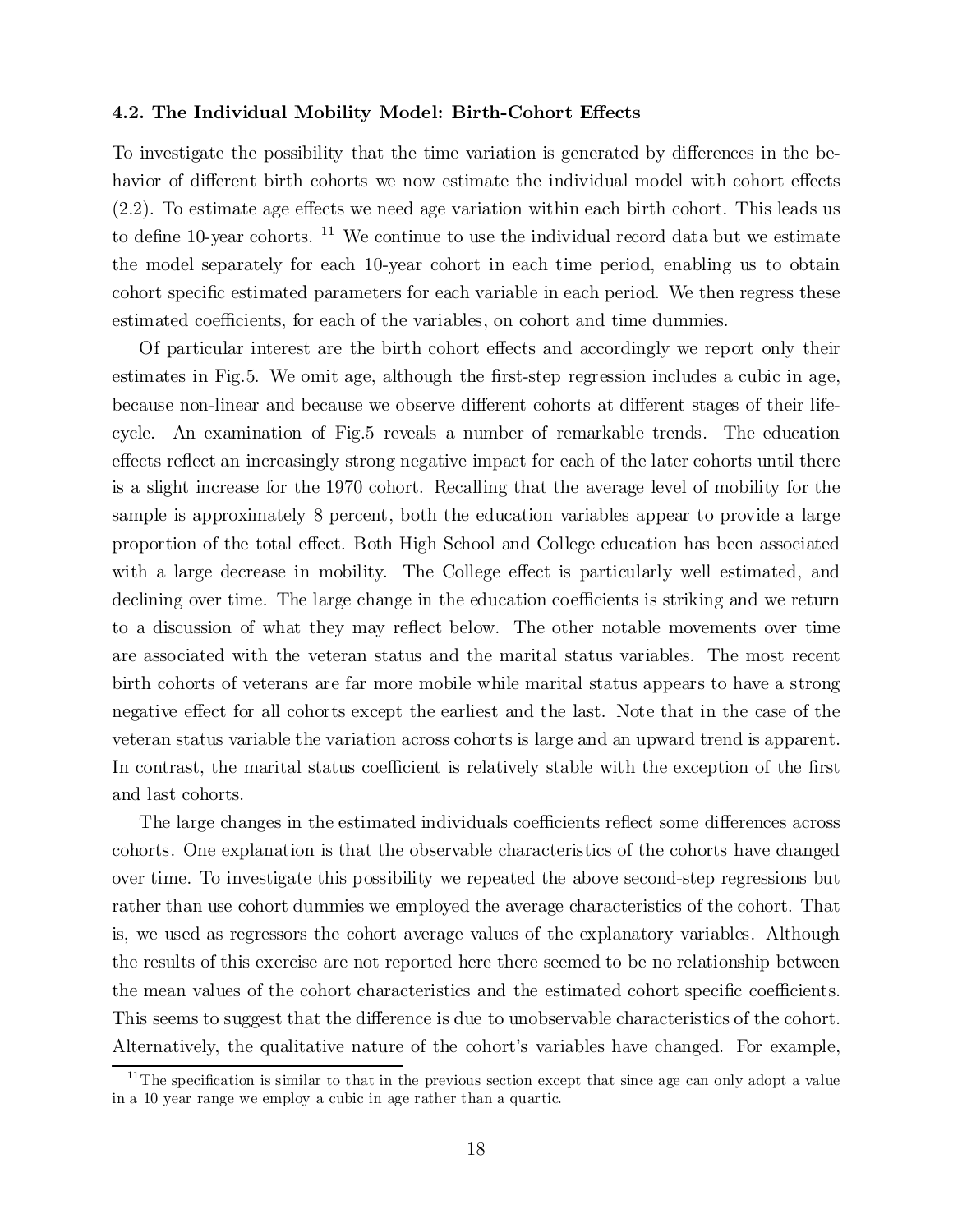perhaps the nature of education has changed across cohorts. We attempt to address this below.

#### 4.3. Birth-Cohort Synthetic Panel

We now estimate the synthetic cohort model (2.3). This is the core of our econometric investigation of the time series pattern of aggregate occupational reallocation that we documented in Fig.1. We use the same specification as in the individual cross-sections (Section 4.1), and we augment it in several alternative directions, made possible by the richness of panel structure. We also explore the role of macroeconomic variables on the average level of occupational mobility. Since all cohorts are pooled together and we do not need withincohort age heterogeneity to control directly for aging, we construct our birth cohorts at yearly frequency. For each cohort we lose the first observation because of the initial condition of lagged mobility. While in principle we may include all individuals born between 1907 (who were 64 and about to retire at the beginning of the sample in 1971) and 1984 (who were 16 and just in the labor force in the last year of the sample 2000), we restrict attention to individuals born in 1909-1980, so each cohort is observed at least three times in the sample and at least once after teen-age years. Given the unbalanced nature of our pseudo panel we have 1457 observations in total. Birth cohort dummies are included from 1910 to 1980. Table 1 presents the results from the employed specifications, labelled I through X. Estimates that are significant at the  $1\%$  level are in boldface.

I. The first specification, reported in column I, replicates that used for the repeated cross section data (Section 4.1). This specification includes no cohort effects and does not allow a role for dynamics and aggregate covariates. Although many estimated coefficients are similar in sign and magnitude to those reported in Fig.4, there are some puzzling outcomes. Most notable is the seemingly unreasonable large coefficients associated with the race variables. Also unexpected is the positive significant effect of marital status on mobility. It is difficult to determine what is exactly the cause of such results, but they do suggest some form of misspecification.

II. In column II we augment this specification with a lagged dependent variable. Note that the sample was "trimmed" before the estimation of the first specification  $-$  excluding the initial observation which is missing the first lagged mobility  $-$  to ensure that the samples are the same for both columns I and II. A number of results are worth noting. First, the lagged mobility coefficient is reasonably large in magnitude and very precisely estimated. This is a very important result as it provides empirical evidence that any shock to the economy, which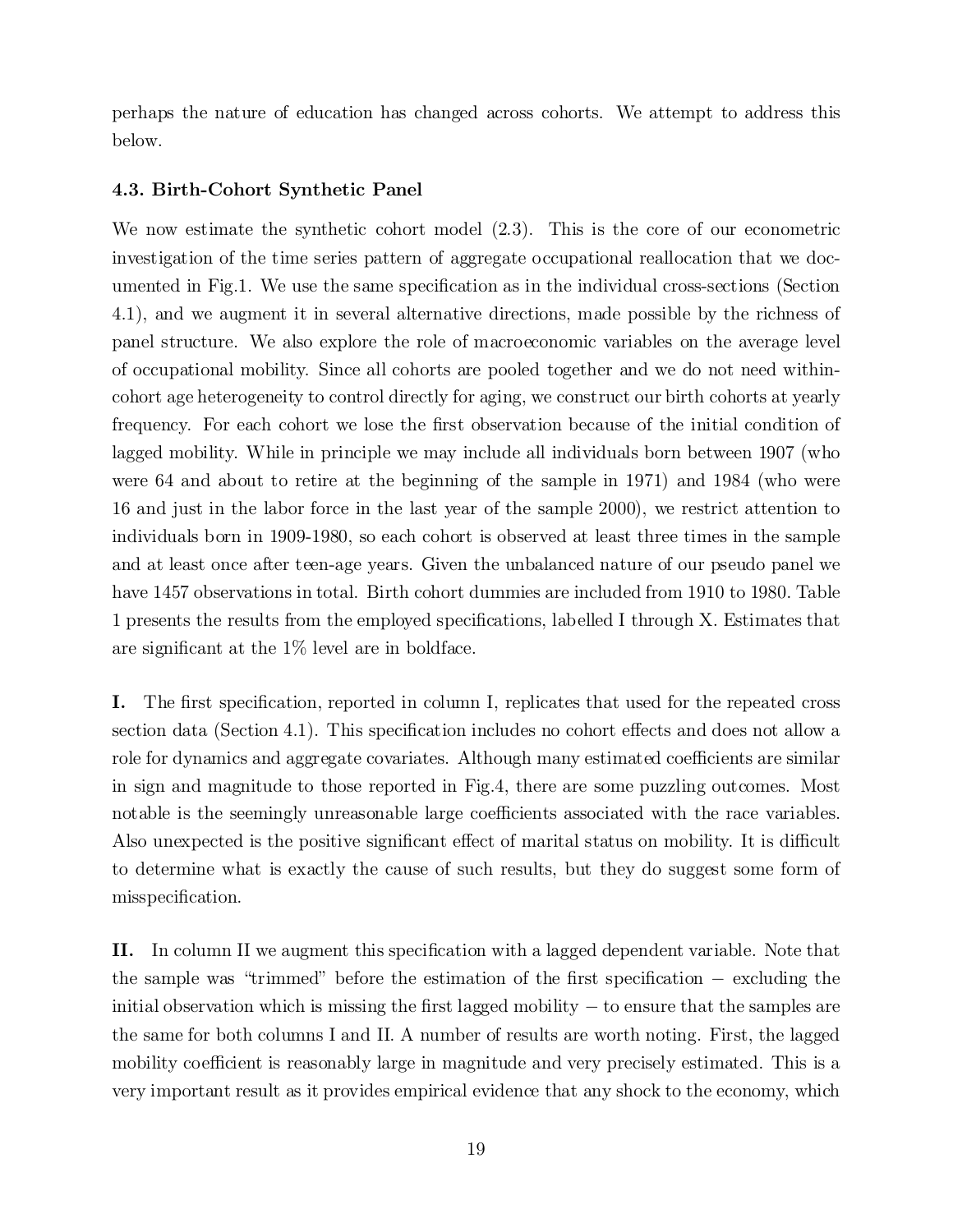affects occupational mobility, will take several periods before its full effect is realized. This does not imply that the recently unemployed will continue to search for work for multiple periods, but rather that individuals who changed occupations in one period will continue to do so in subsequent periods. While the presence of such a dynamic effect might be expected, this appears to be the first evidence which substantiates such a result, in addition to exploring its magnitude. Our evidence complements that of  $\text{McCall}$  (1990), who finds that maintaining the same occupation upon a change of employer significantly raises the average tenure on the new job. Before we focus on the magnitude we attempt to identify the specification in which we have the most confidence. Note at this point, however, that the positive coefficient is supportive of the job-matching theory. Second, there is a large reduction in the race related coefficients. While they still appear large they are far less unreasonable. Third, there is a notable reduction in the effect of College education.

III. While the estimates in column II seem reasonable, they are inconsistent in the presence of cohort fixed effects. Accordingly, Column III augments the dynamic specification of column II with the cohort dummies, as suggested by Verbeek and Vella (1998), to capture these effects. Cohort dummies are an important determinant of mobility. As this is an important finding we delay our discussion of the magnitude, and interpretation, of these effects to a more appropriate point of the paper. The estimates for the other controls are reported in Fig.7. Once again there are a number of interesting findings. First, the presence of the cohort effects has some impact on the point estimate of the lagged dependent variable, but still the occupational mobility decision has a dynamic component. Second, the inclusion of the cohort dummies appears to explain away any direct role of education on occupational mobility. The other demographics have effects of plausible signs and are often precisely estimated, with the exception of an unexpected positive estimate for marital status. This suggests that the striking patterns revealed in Fig.5 capture the changing nature of the cohort. Note that one could not easily disentangle a pure cohort effect from a cohort effect which operated purely through educational attainment. However, we attempt to shed some light on this possibility below.

IV. It is natural and often practiced to exploit information on the source occupation or sector. However, occupational or sectoral choice is clearly endogenous to mobility, so including it without any attempt to control for the endogeneity will lead to inconsistency. Under our assumption that the endogeneity of occupational choice is birth cohort specific, and time invariant, the inclusion of the cohort dummies is a first step in overcoming the endogeneity of the occupational distribution. Therefore, in column IV of Table 1 we include among our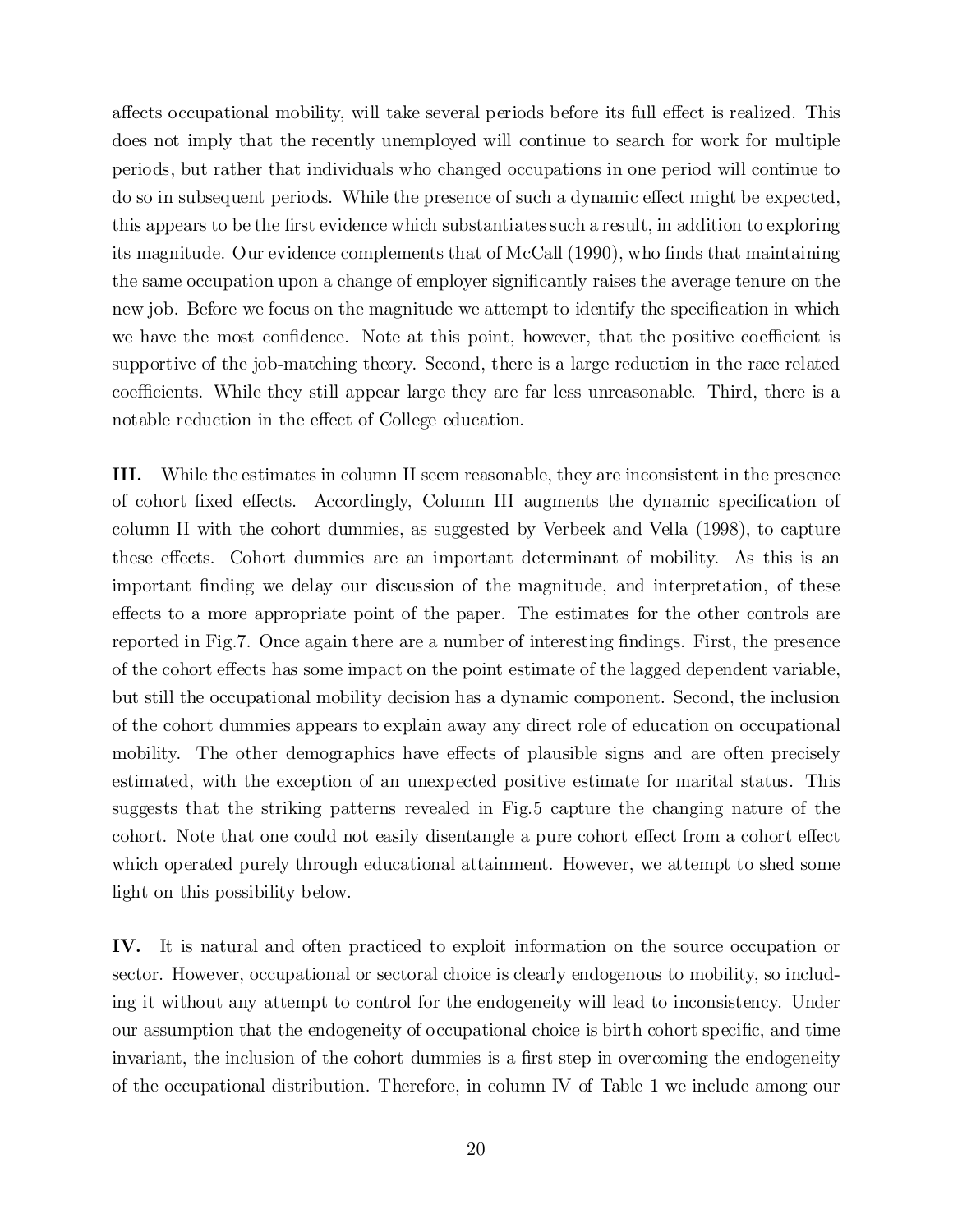regressors the share of employees belonging to each cohort who worked last year (when the mobility decision was taken) in each of five major occupational groups: (i) Managerial and Professional Specialty occupations, (ii) Technical, Sales, and Administrative Support occupations, (iii) Service occupations, (iv) Farming, Forestry and Fishing occupations, and (v) Operators, Fabricators and Laborers, excluding (vi) Precision Production, Craft, and Repair occupations. Ideally, we would like to regress mobility on the shares of all (but one) of the 3-digit occupations that we used to construct our dependent variable; however, this would entail estimating over 400 extra parameters, and the sample size in each occupation would be less than 200 individuals on average with many near-empty cells. Aggregating to one-digit occupational groups resolves both problems, at the cost of losing some information.

The results in column IV suggest that workers employed in Technical and Sale occupations are more likely, and workers in Farming and Fishing-related careers are much less likely, than others to switch to a different 3-digit occupation, within or outside their 1-digit group. At the same time, the effects of the other demographics do not change from the previous specification III, and the effect of education is not precisely estimated. But cohort heterogeneity in occupational shares might originate from that in educational composition. For example, College graduates are more likely to choose Managerial and Professional careers.

V-VII. We now investigate the impact of macroeconomic factors. Ideally we would enter time dummies to capture the business cycle effects. However, we cannot identify time effects through time dummies due to the presence of the age and birth cohort effects. Accordingly, we proxy for the business cycle with the aggregate civilian unemployment rate, the yearly average of monthly unemployment rates published by the Bureau of Labor Statistics. The average over the entire period is 0.064. In columns V through VII we enter, separately, and then simultaneously, Net Reallocation and unemployment rate. <sup>12</sup> As discussed in the Introduction, we acknowledge that we have no effective strategy for dealing with the potential endogeneity of unemployment. However, rather than abandon the investigation altogether we examine if there is any role noting that the results should be treated tentatively.

Net Reallocation has a positive and strong effect on its Gross counterpart, as suggested by the Schumpeterian tradition. The magnitude of the estimated effect hovers consistently near 2, implying that the net reallocation of a given number of workers from shrinking to expanding occupations requires an almost double total reallocation. Hence Churning is an

 $^{12}$ Ideally, we would like to employ also the cohort-specific unemployment rate and net reallocation. However, the total unemployment rate seems a less noisy measure of labor market tightness; also, the relatively small number of individuals in each cohort (about 200 on average) makes the estimate of net reallocation across 450 occupations too noisy at the cohort level. We did in fact compute and used this cohort-specific Net Reallocation, but its effect is statistically insignificant, most likely due to sampling error.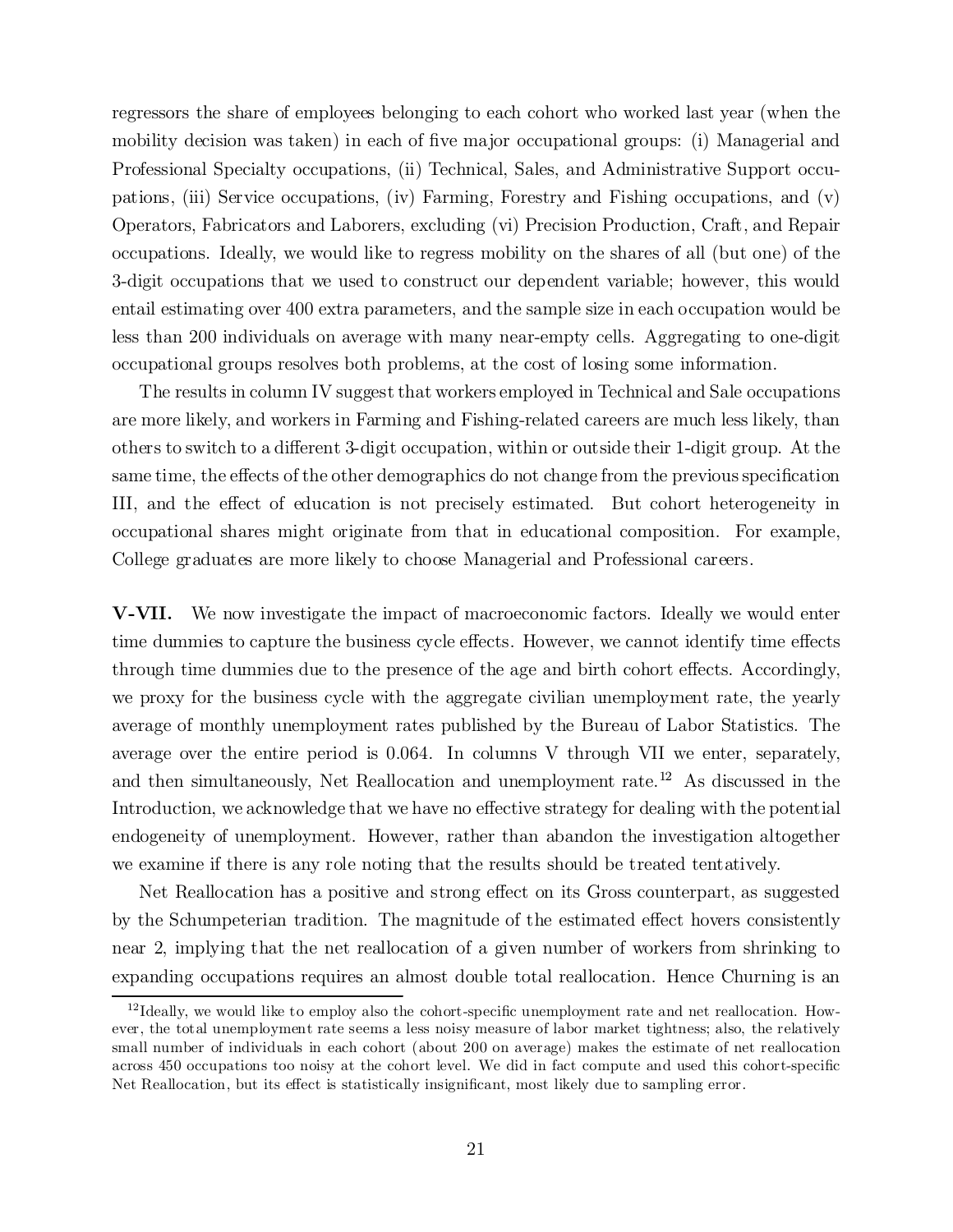unavoidable by-product of net employment redistribution. To the best of our knowledge, this is the first such estimate presented in the literature.

As expected from the trends in the unconditional series, unemployment has a strong negative effect on mobility. This is consistent with previous findings on sectoral mobility by Murphy and Topel (1987) and by Jovanovic and Moffitt (1990), although these authors only condition on worker age. In columns  $V$  and  $VII$  we see that the coefficient is not only large in magnitude but is also very precisely estimated. Even bearing in mind the possible endogeneity of this variable it is surprising that, with the exception of age and lagged mobility, the other variables all appear to have no relationship with mobility. This is consistent with the initial findings that many of the partial effects seemed to be cyclical. Indeed, Net Reallocation and unemployment are meant to capture two different kinds of aggregate shocks, occupation-specific and aggregate respectively. When they both enter the specification VII, marital status exhibits a sizable negative and precisely estimated effect, as was to be expected.

Although both Net Reallocation and unemployment are quite persistent, only the former absorbs some of the observed serial correlation in Gross Reallocation, and yet only half of it, while unemployment has no effects on mobility dynamics. Therefore, a small but quite significant persistence in reallocation remains, and we take this as strong evidence of occupational matching.

VIII-X. The evidence thus far suggests that education appears to have no consistent direct effect on occupational mobility. In columns VIII through X we look for possible education effects operating through interactions with unemployment. We consider specifications with or without Net Reallocation  $-$  the results are similar, except that as before the persistence of mobility is reduced. Demographics have insignificant effects, except for a negative effect of head. We note that head and married are highly correlated, so it is hard to disentangle their presumably negative effects. The most striking results is that now College education has a strong effect on mobility; both the partial effect and the interaction term are large, fairly stable across specifications, and have t statistics in excess of 5.

Given that the variables enter in this interactive manner it is important to evaluate the derivative respect to education, which will vary depending on the level of the unemployment rate. We report the total effects in Fig.8. Indeed, the average effect of education is moderately positive, especially in recessions, and turns negative at cyclical peaks. This seems to suggest that a College degree provides relatively more specialization and comparative (as well as absolute) advantages in some career that are exploited when jobs are abundant, while it makes it easier for the worker to switch out of troubled occupations in bad times. Overall,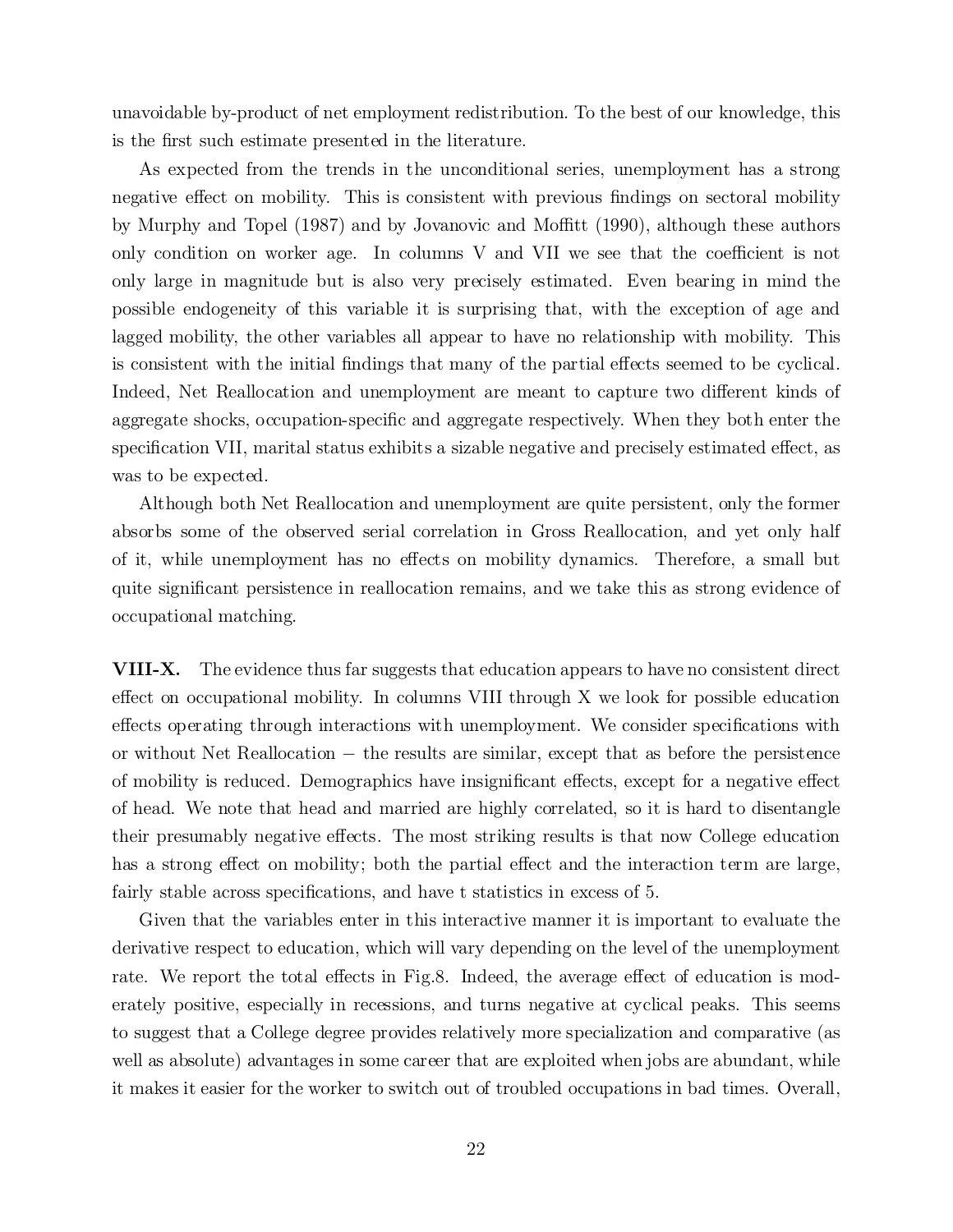our findings are strongly suggestive that sorting is more pronounced in expansions.

In a specification that we do not report here we interact the cohort dummies with educational attainment. Since the proportion of College graduates is quite low in the very early cohorts (for historical reasons) and in the very late ones (for age reasons), we focus on cohorts born from 1915 to 1975 for the cohort-College interaction. This specification absorbs all the effect of education itself, and drastically reduces the coefficient on the lagged dependent variable. However, the variation of education for each cohort can of course occur only over time, and thus originate only from sampling error. In fact this specification seems to suffer from severe multicollinearity, so we do not put much weight on its conclusions.

Discussion. A number of the results from Table 1 are of interest. First, there is a very strong lagged effect indicating the operation of dynamics in the mobility decision. The point estimates from our preferred specifications, adhering to the theories that inspire our work, appear to be in the order of 0.07 after controlling for reallocative shocks through Net Reallocation, and is generally quite precisely estimated. Given that the model is simply a linear regression the interpretation is straightforward. That is, suppose that in going from time t to  $t + 1$  we observe 100 individuals change occupations. The estimate implies that in going from  $t + 1$  to  $t + 2$ , seven of these individuals will change occupation again. Thus even in a state where the other explanatory variables are combining in a manner to produce no additional reallocation we can see that there remains a significant degree of mobility. Again we highlight that these are job changers and not individuals who are transiting to jobs from the unemployment pool.

Second, while there initially appeared to be a strong educational effect, this is explained partially away by inclusion of the cohort dummies. This may suggest that the two are closely related. In fact, rather than conclude that the education effects are eliminated via the inclusion of the cohort dummies it appears that the cohort dummies appear to be capturing some features of the educational investments of the respective cohorts. Unemployment masks the effect of College education, which is close to zero on average but very cyclical.

Third, while we accept that we have no strategy for controlling for the endogeneity of the macro effects, it appears that occupational reallocation is very strongly negatively affected by the unemployment rate independently of its impact on sorting by education.

Fourth, while the evidence is not overwhelming, and varies across specification, there appears to be some role for background demographic variables such as being head of household. However, the effects are not precisely estimated. The age effect is consistently negative as expected, stable across specifications and very precisely estimated.

The final result from Table 1 worth remarking upon is the existence of the cohort effects.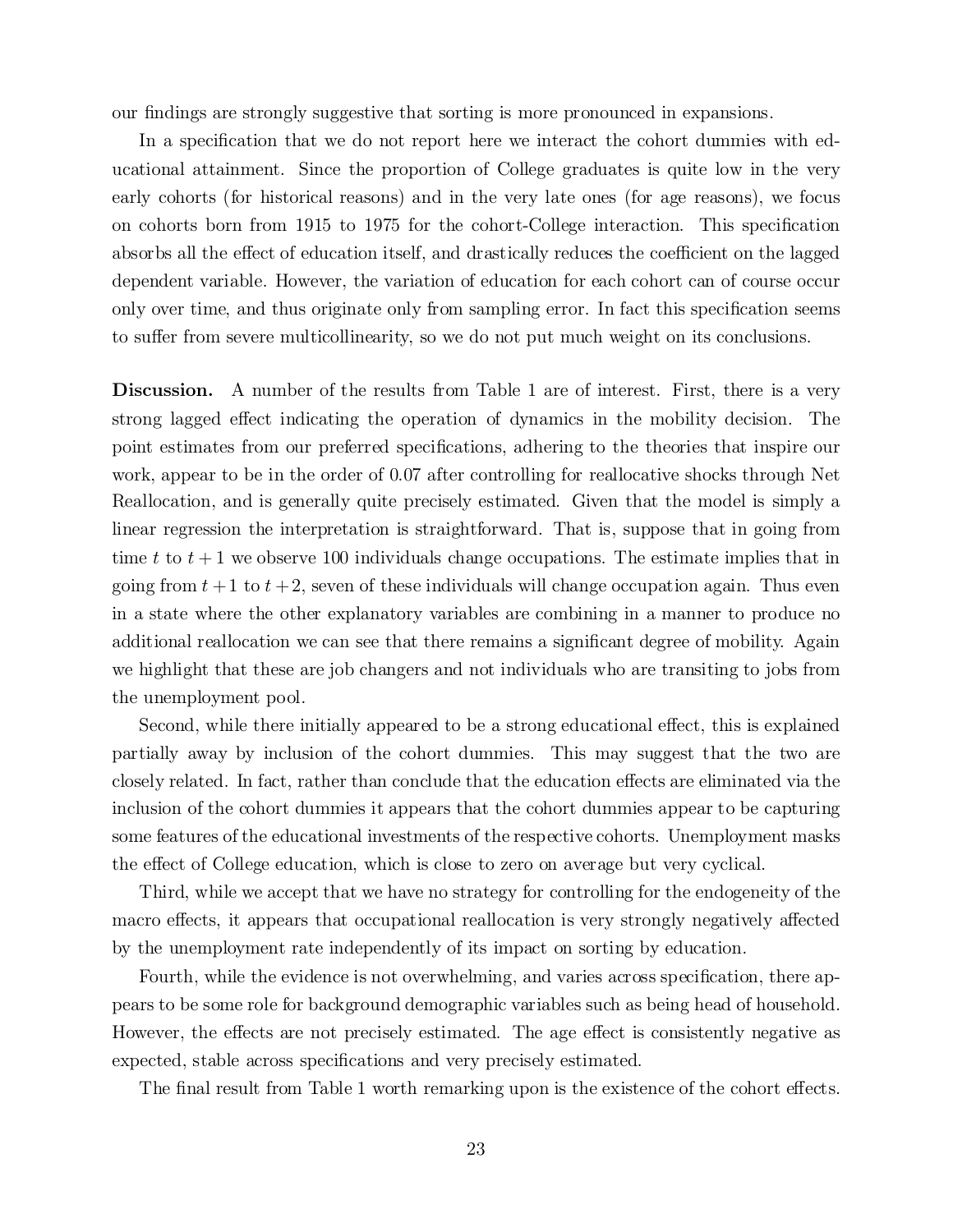In Table 1 we can only see that the coefficients on some of the remaining variables are sensitive to the inclusion of the cohort dummies. We now explore the pattern of the estimated cohort dummy coefficients. Given the large number of estimates we report them by plotting them as a time series. These are reported in Fig.7, with their  $1\%$  confidence bands, for each specification III-X where the dummies were included.

The results are striking and several of their features merit comment. First, the range in the cohort effects is large suggesting that a lot of the variation in mobility rates across cohorts is purely due to factors which vary by cohort and which are not included in the mobility equation. Second, the estimates of the cohort effects are always by and large negative and declining over time, suggesting that later cohorts have an unexplained and statistically significantly lower propensity to change occupation. The strength of the decline varies by specification. Those, for example, which include the unemployment rate as a control seem to have a more distinctive downward pattern. In contrast, the specification which includes occupational distribution as a control displays a less drastic decline for the 1920 and beyond cohorts. This indicates that later cohorts are more relatively frequently choosing occupations that feature below-average exit rates. Third, the cohorts born in the early 1970s are more mobile than their immediate predecessors and successors. This effect cannot be due to age differences, because we do control for aging in a quite flexible manner, and because younger cohorts born after 1975 should be expected to change career even more often. At this stage we can offer no explanation of this result. Finally, the specifications with the cohort-education interaction effects (whose results we do not report) reveal no direct role for education or cohort effects. This again suggests that the cohort effects are in some way operating through education. It may also suggest that education does have a direct role, as would be expected, but it is difficult to identify it in the face of changing educational quality and quantity by cohorts.

Our main finding concerning cohort effects is that most of the specifications indicate that there is a downward trend in the cohort effects contributing to reallocation, and there also appears to be somewhat of a break for the cohorts born in the mid 1950's and onwards, with the exception of the early 1970s. There appears a subtle acceleration in the rate of decline for these cohorts. There is a striking parallel with the findings of Card and Lemieux  $(2001)$ , who find a break in the returns to education for cohorts born since the mid 1950's. Their interpretation is that the slowdown in the growth of educational attainments generated a skill shortage relative to a \balanced growth" allocation and raised the College premium for these young workers. Gosling, Machin and Meghir (2000) also provide a cohort-based interpretation of the rise in men's wage inequality in the United Kingdom since the late 1970's, when the cohorts born in the mid 1950s started to appear on the labor market.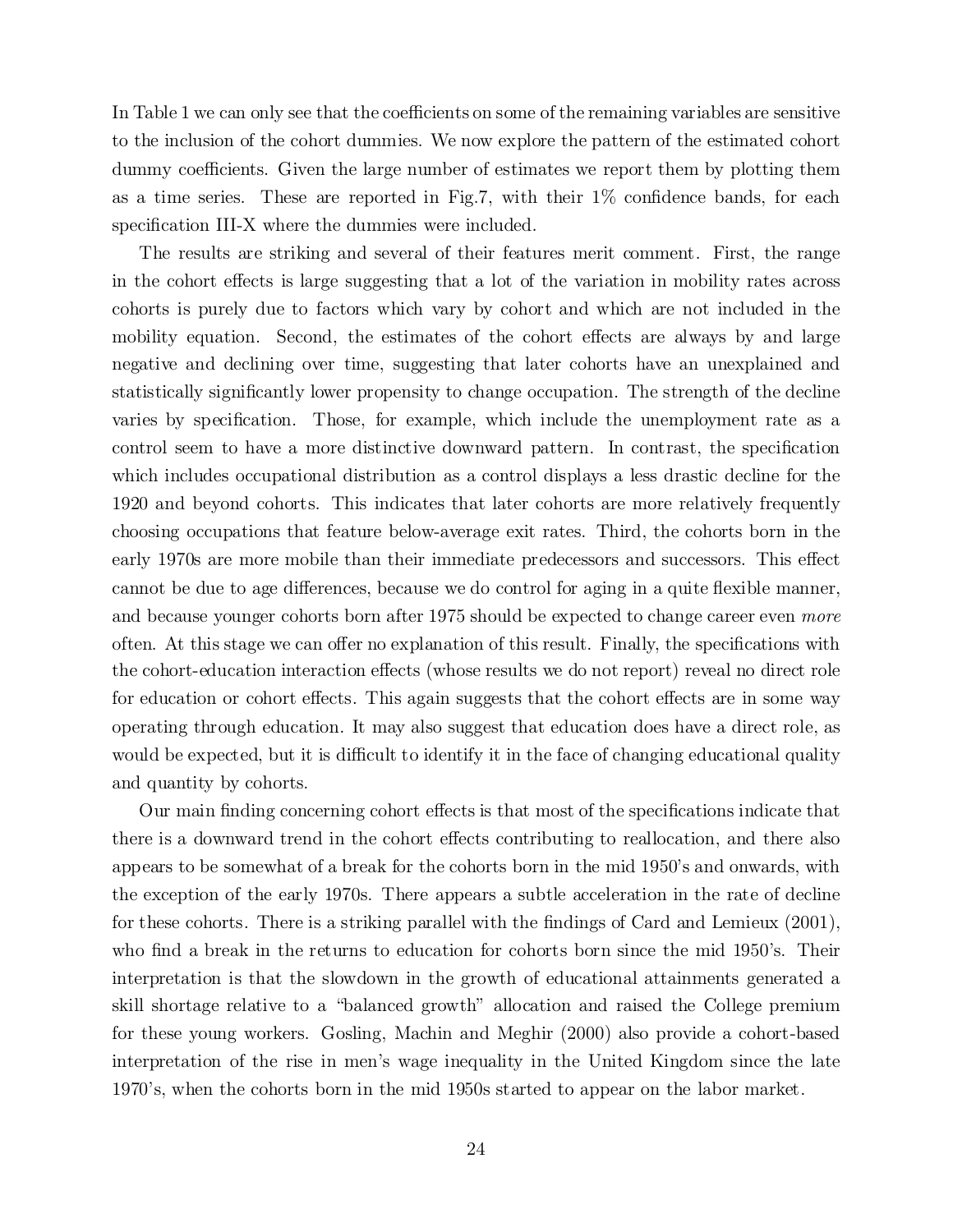At this stage we formulate two tentative conjectures for our finding, whose rigorous investigation we leave for future research. First, the quality of College education in the US has changed over the decades, and has become increasingly specialized, along the lines of the European model. The large increase in the number and the fragmentation of College majors supports this hypothesis. Since later cohorts are also more educated, their unexplained lower mobility could be explained through measurement error in education. This is also the interpretation embraced by Gosling, Machin and Meghir (2000), who argue that educated workers in these later cohorts received a different quality of human capital in school and College. We remark that if this new human capital is more specialized than before in the "right" direction, then we should not be surprised by the "unexplained" simultaneous rise in the College premium and decline in occupational reallocation that we observe for workers born after the mid 1950s. We note that the evidence in Table 1 suggests that the cohort effects appear to have some educational component in them. This is supported by the evidence that despite the cohort coefficients being very precisely estimated, there appears to be some difficulty disentangling the cohort and the education effects when one allows for interaction effects.

The second interpretation that we offer is that the "corporate culture" in the US has changed across generations, shifting emphasis away from lifetime loyalty to the same employer and towards \loyalty to an occupation", independently of the employer. A growing literature claims that "job instability" has recently risen in the US (see, for example, Jaeger and Huff-Stevens 1999), lending some support to this second hypothesis.

## 5. Conclusion

We investigate the evolution and the sources of aggregate employment reallocation in the United States in the 1971-2000 March files of the Current Population Survey. We focus on the annual flows of male workers across occupations at the Census 3-digit level, the finest disaggregation at which a moving worker changes career and reallocates his skills to an observationally different technology.

We find that total employment reallocation across occupations has been strongly procyclical and sharply declining until the early 1990s, before remaining relatively constant in the last decade. To reveal the sources of these patterns, while correcting for possible worker selection into employment, we construct a synthetic panel based on birth cohorts, and estimate various models of worker occupational mobility. We find that:  $(i)$  The cross-occupation dispersion in labor demand, as measured by Net Reallocation, has a strong association with average worker mobility. (ii) The demographic composition of employment, specifically the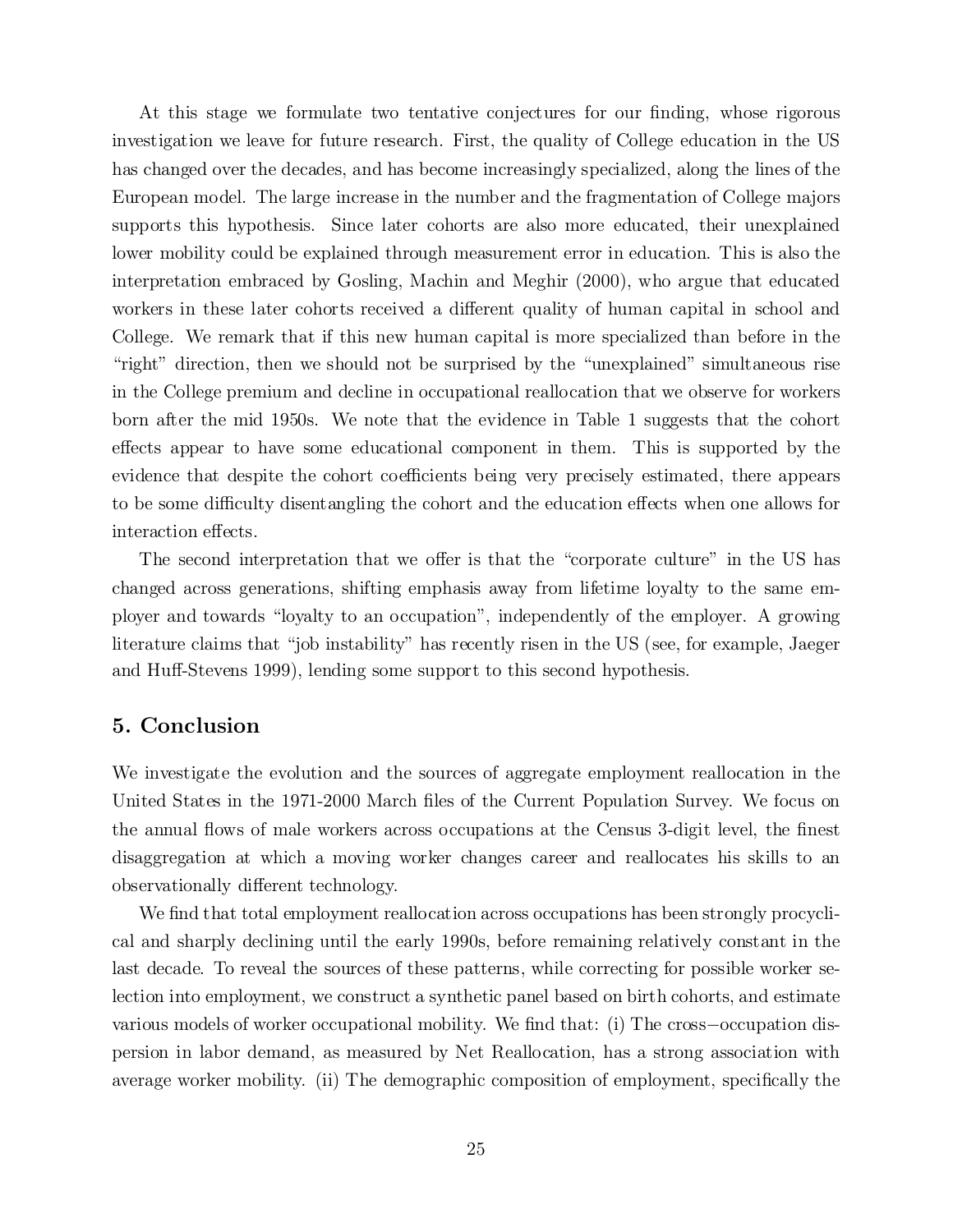rising age and College education of the employment pool over time and the declining mobility of College graduates in expansions, explains some of the vanishing size and procyclicality of worker flows. (iii) High unemployment weakens the effects of individual worker characteristics on their occupational mobility, suggesting that recessions are times of relatively low but also "noisy" reallocation. (iv) Worker mobility has significant residual persistence through the years, as predicted by job-matching theory. Finally, we detect important unobserved cohort-specific effects; in particular, cohorts born after the mid-1950s have increasingly low unexplained occupational mobility, which contributes considerably to the downward trend in total employment reallocation over the last three decades.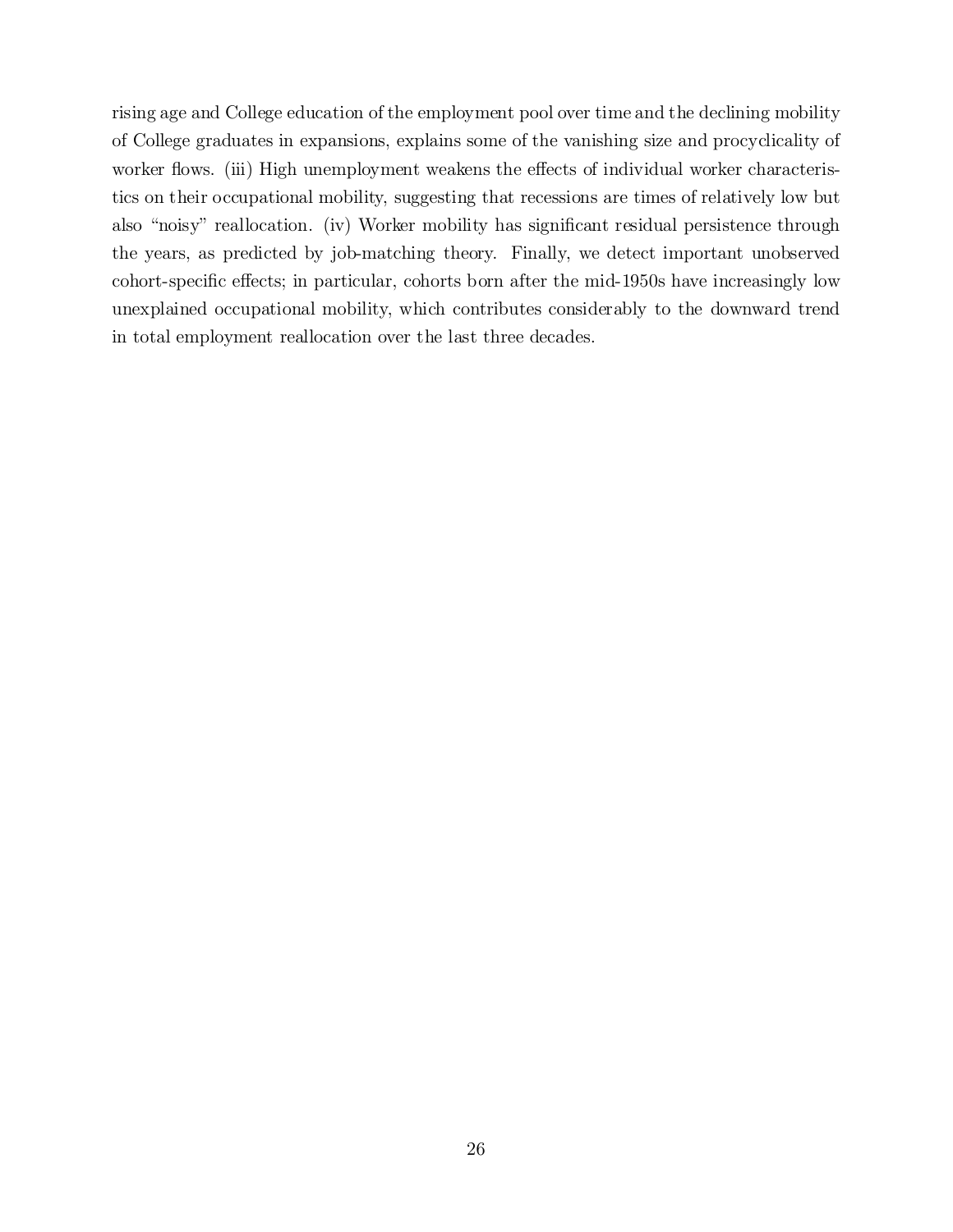## References

Abowd, John, Francis Kramarz and David Margolis, 1999, "High Wage Workers and High Wage Firms", Econometrica; 67(2), 251-333.

Abowd, John and Arnold Zellner, 1985, \Estimating Gross Labor Force Flows", Journal of Business and Economic Statistics; 3(3), 254-83.

ATTANASIO, ORAZIO AND STEVEN DAVIS, 1996, "Relative Wage Movements and the Distribution of Consumption", *Journal of Political Economy*; 104(6), 1227-62.

BARLEVY, GADI, 2002, "The Sullying Effect of Recessions", Review of Economic Studies, January, 69(1), 65-96.

BLANCHARD, OLIVIER AND PETER DIAMOND, 1990, "The Cyclical Behavior of the Gross Flows of U.S. Workers", Brookings Papers on Economic Activity, 2, 85-155.

BLANCHARD, OLIVIER AND JOHN SIMON, 2001, "The Long and Large Decline in U.S. Output Volatility", Brookings Papers on Economic Activity, 135-64.

CABALLERO, RICARDO AND MOHAMAD HAMMOUR, 1996, "On the Timing and Efficiency of Creative Destruction", Quarterly Journal of Economics; 111(3), 805-52.

CARD, DAVID AND THOMAS LEMIEUX, 2001, "Can Falling Supply Explain the Rising Return to College for Younger Men? A Cohort-Based Analysis", Quarterly Journal of Economics; 116(2), 705-46.

DAVIS, STEVEN, JOHN HALTIWANGER, AND SCOTT SCHUH, 1996. Job Creation and Destruction. The MIT Press.

DEATON, ANGUS, 1985, "Panel Data from Times Series of Cross-Sections", *Journal of* Econometrics, 30, 109-126.

FARBER, HENRY, 1994, "The Analysis of Interfirm Worker Mobility", *Journal of Labor*  $Economics, 12(4), 554–593.$ 

FALLICK, BRUCE AND CHARLES FLEISCHMAN, 2001, "The Importance of Employer-to-Employer Flows in the US Labor Market", mimeo, FED Board of Governors.

GOSLING, AMANDA, STEPHEN MACHIN AND COSTAS MEGHIR, 2000, "The Changing Distribution of Male Wages in the U.K.", *Review of Economic Studies*; 67(4), 635-66.

HALL, ROBERT, 1995, "Lost Jobs", *Brookings Papers on Economic Activity*, 221-56.

HALTIWANGER, JOHN, 2000, "Aggregate Growth: What Have We Learned from Microeconomic Evidence?", mimeo University of Maryland.

HALTIWANGER, JOHN, JULIA LANE AND JAMES SPLETZER, 2000, "Wages, Productivity, and the Dynamic Interaction of Businesses and Workers", mimeo.

JAEGER, DAVID AND ANN HUFF STEVENS, 1999, "Is Job Stability in the United States Falling? Reconciling Trends in the Current Population Survey and Panel Study of Income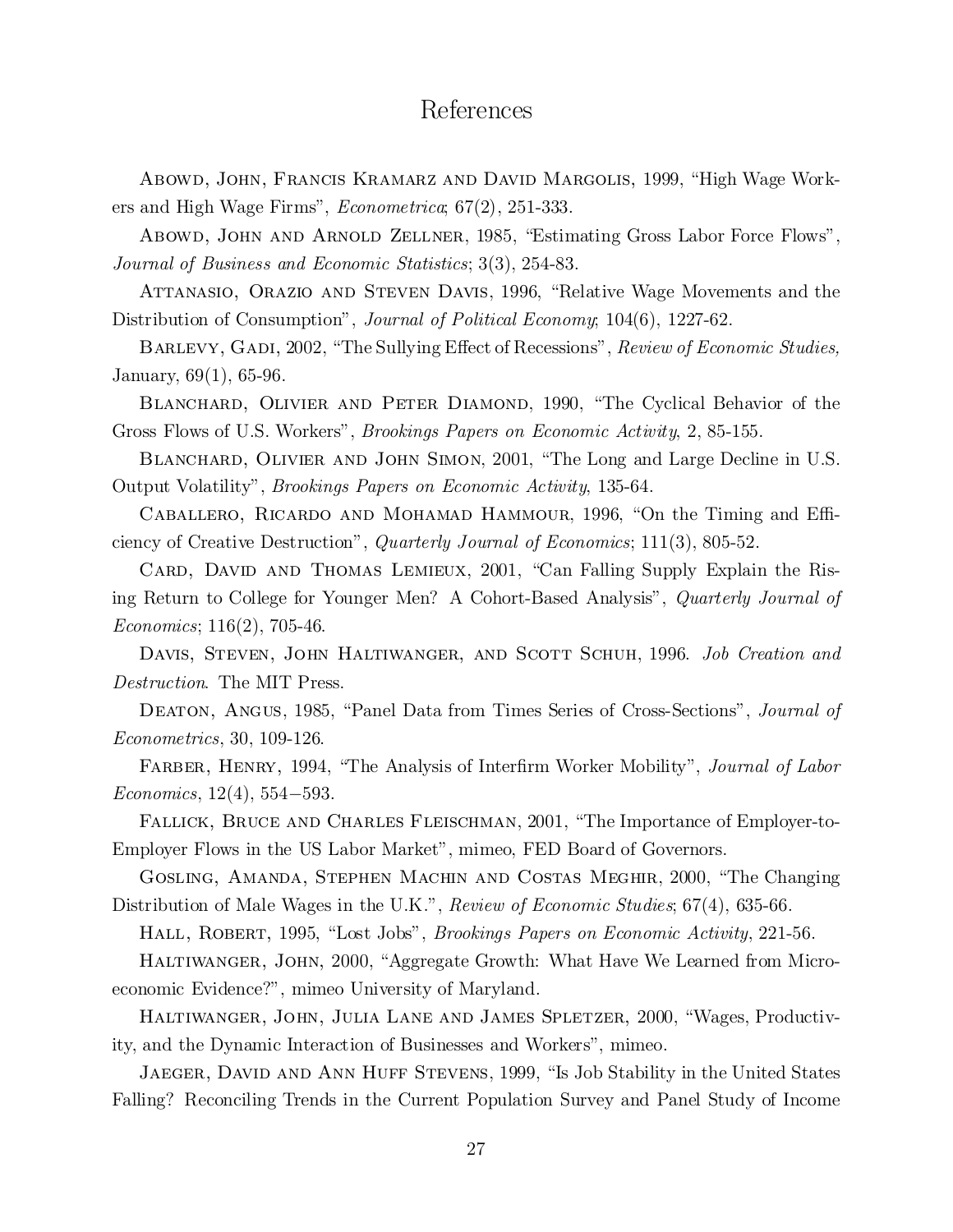Dynamics", Journal of Labor Economics; 17(4), Part 2, S1-28.

Jovanovic, Boyan, 1979, "Job Matching and the Theory of Turnover", *Journal of* Political Economy, 87(5) Part I, 972-990.

Jovanovic, Boyan and Robert Moffitt, 1990, "An Estimate of a Sectoral Model of Labor Mobility", Journal of Political Economy, vol. 98 no. 4.

LILIEN, DAVID, 1982, "Sectoral Shifts and Cyclical Unemployment", Journal of Political Economy, vol. 90 no. 4.

McCall, BRIAN, 1990, "Occupational Matching: A Test of Sort", *Journal of Political*  $Economy, 98(1),$ 

MILLER, ROBERT, 1984, "Job Matching and Occupational Choice," *Journal of Political*  $Economy, 92(6), 1086-1120.$ 

Moscarini, Giuseppe, 2001, "Excess Worker Reallocation". *Review of Economic Studies*,  $68(3)$ ,  $593-612$ .

Moscarini, Giuseppe and Francis Vella, 2000, "Worker Mobility and Aggregate Labor Reallocation: Evidence from the NLSY79". Mimeo Yale University and NYU.

MURPHY, KEVIN, AND ROBERT TOPEL, 1987, "The Evolution of Unemployment in the United States: 1968-1985". In S. Fischer (Ed.): NBER Macroeconomics Annual 1987. Cambridge Mass.

PISSARIDES, CHRISTOPHER, 1994, "Search Unemployment with On-the-Job Search", Review of Economic Studies, 61(3), 457-475.

Schumpeter, Joseph, 1939, Business Cycles: A Theoretical, Historical and Statistical Analysis of the Capitalist Process. 2 Vols. New York and London, McGraw-Hill.

VERBEEK, MARNO AND THEO NIJMAN, 1992, "Testing for Selectivity Bias In Panel Data Models", International Economic Review, 33, 681-703.

VERBEEK, MARNO AND FRANCIS VELLA, 1998, "Estimating Dynamic Models from Repeated Cross-Sections", mimeo.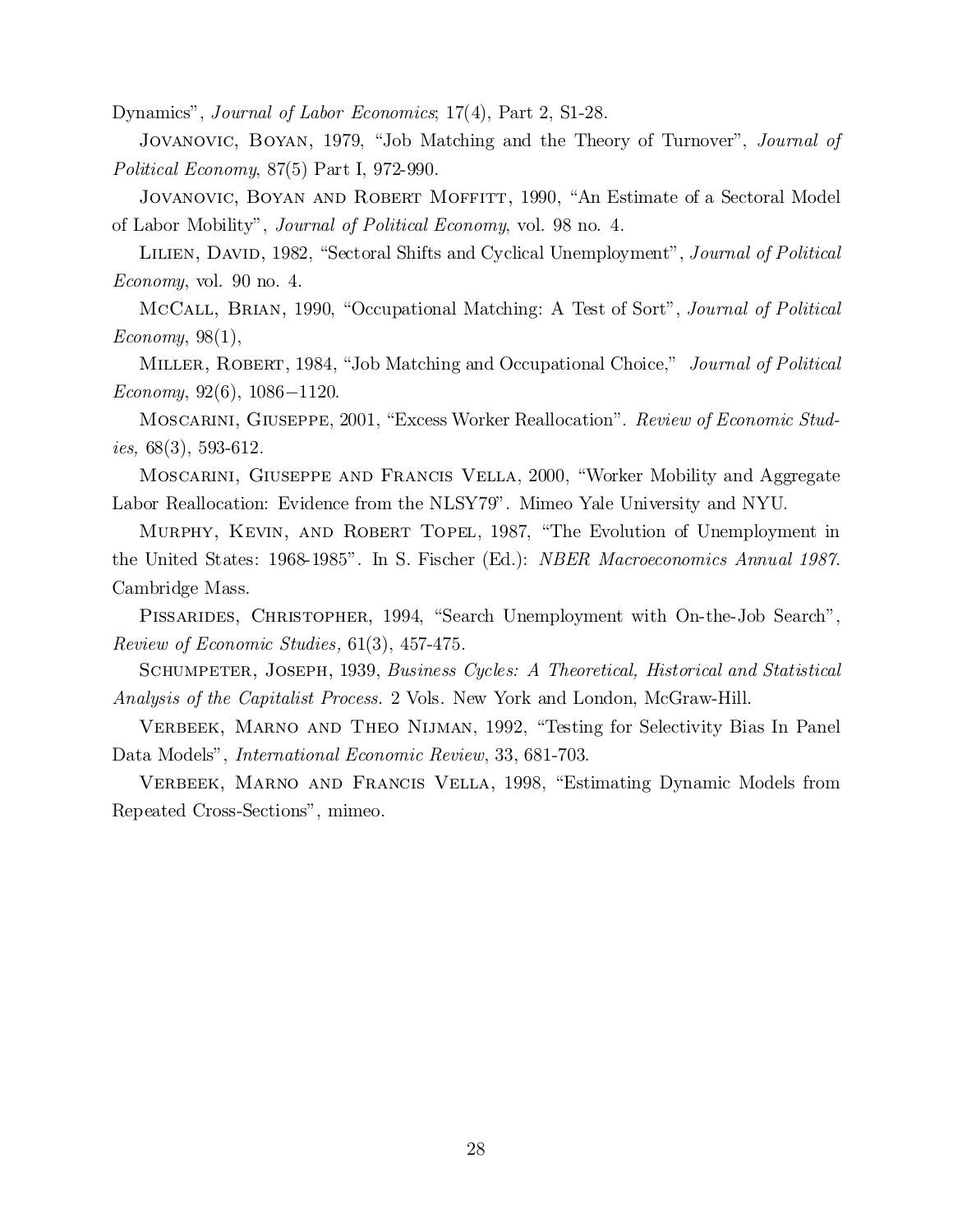

Figure .1: REALLOCATION OF MALE WORKERS ACROSS 3-DIGIT OCCUPATIONS.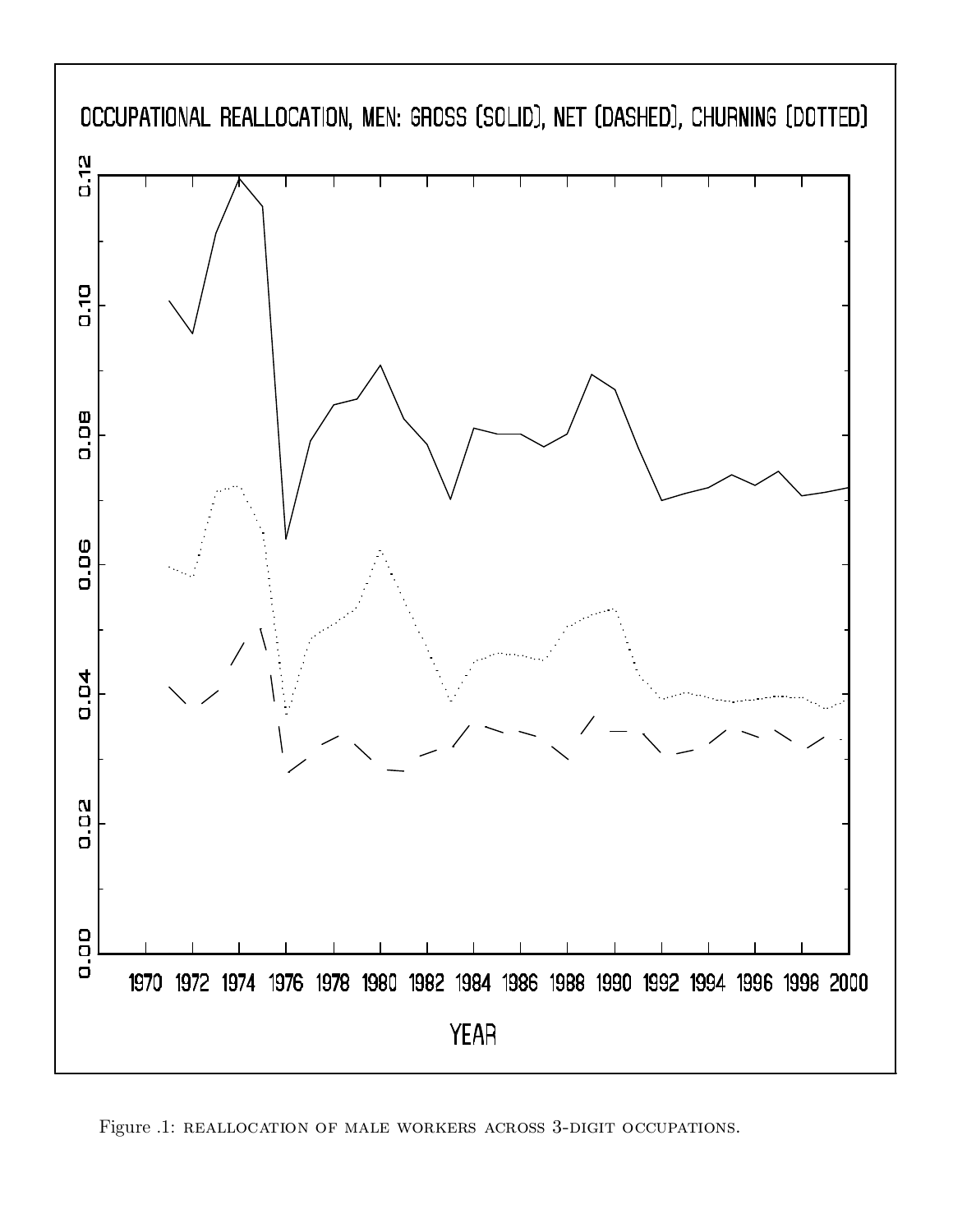

Figure .2: reallocation of female workers across 3-digit occupations.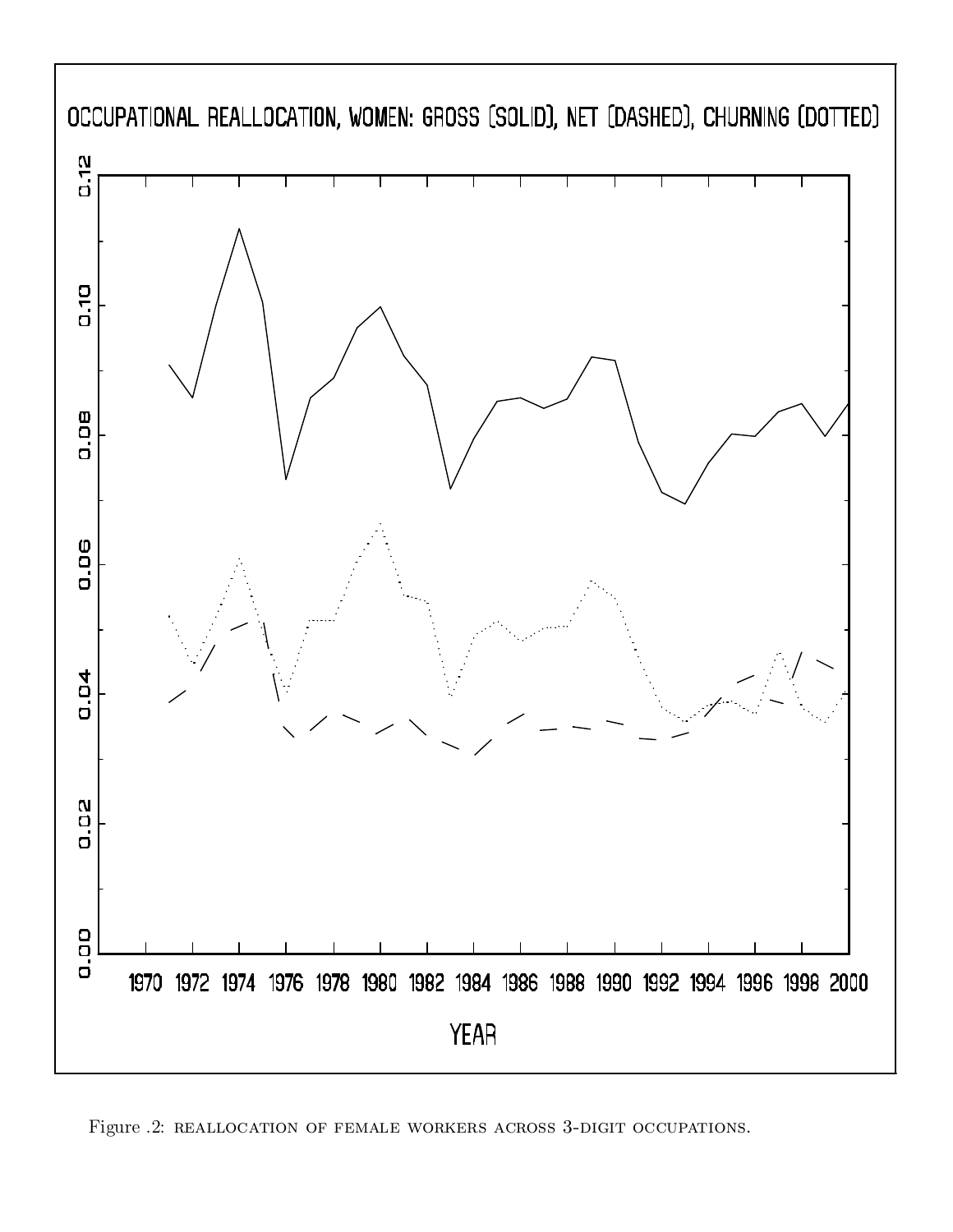

Figure .3: SAMPLE CHARACTERISTICS, MEN: LABOR FORCE (SOLID) AND EMPLOYED IN YEARS  $t$  AND  $t-1$  (DASHED).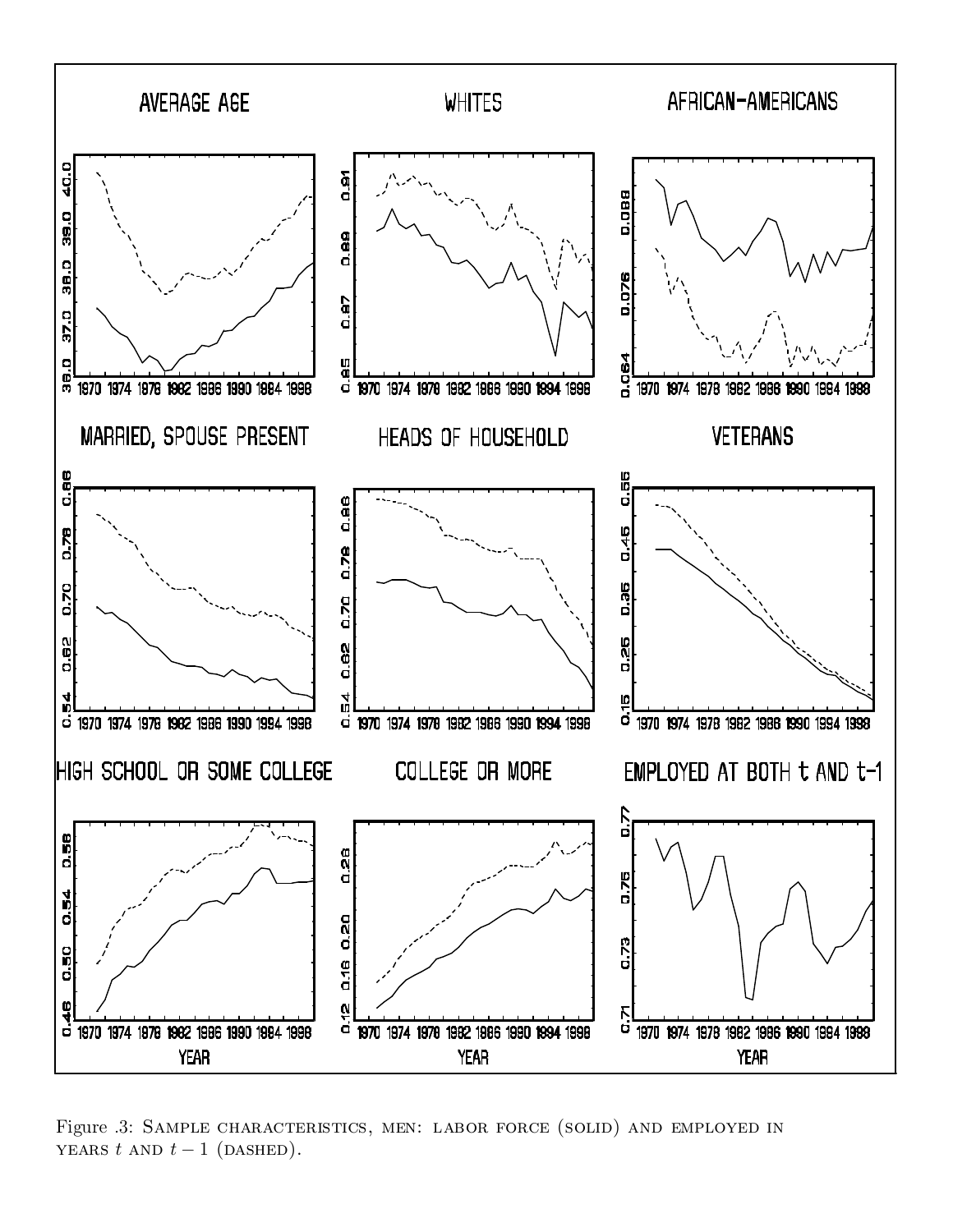

Figure .4: ESTIMATED EFFECTS ON OCCUPATIONAL MOBILITY AND  $1\%$  CONFIDENCE bands. Repeated cross-sections.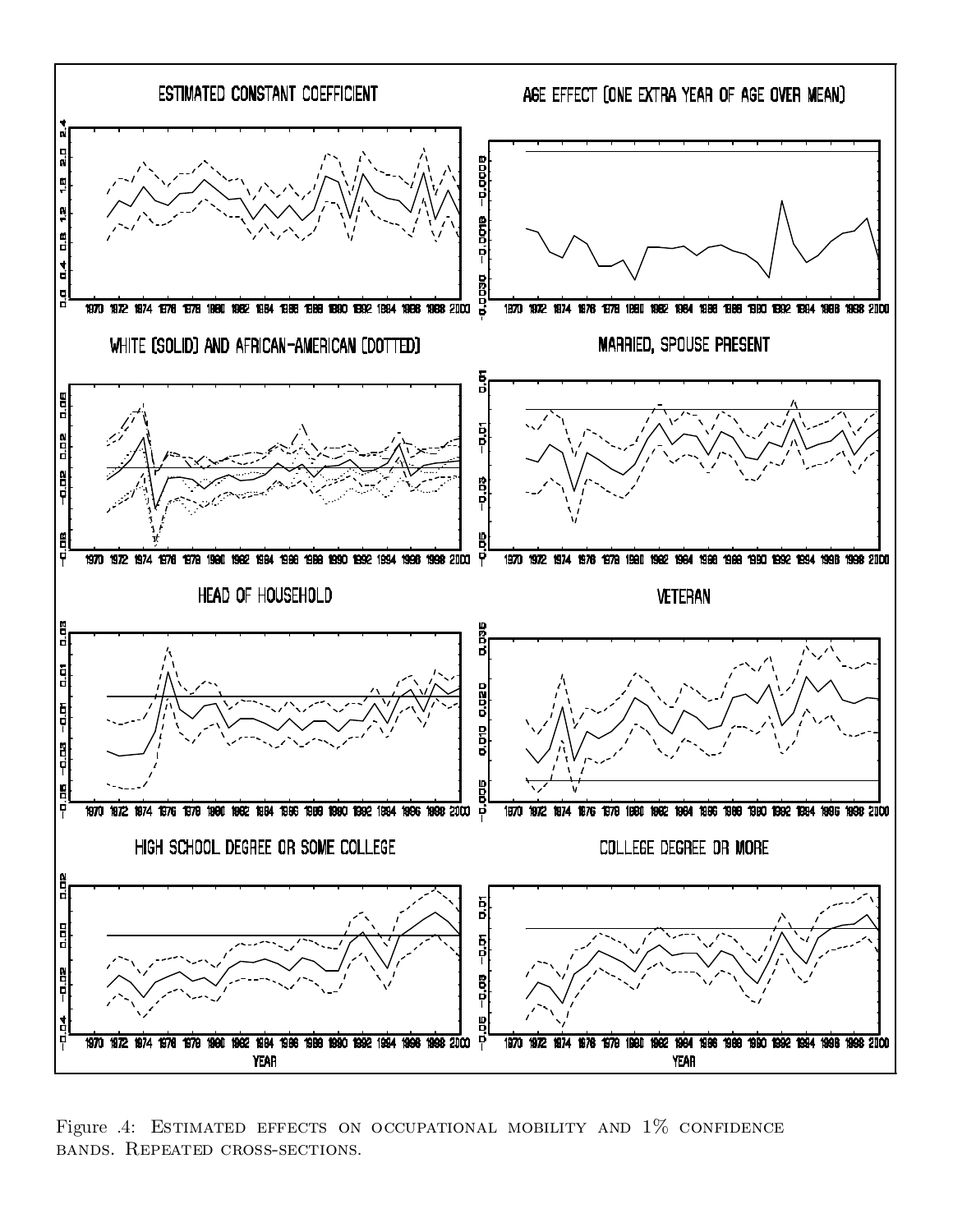

Figure .5: Estimated interaction of birth cohort with individual effects on mobility, and 1% confidence bands.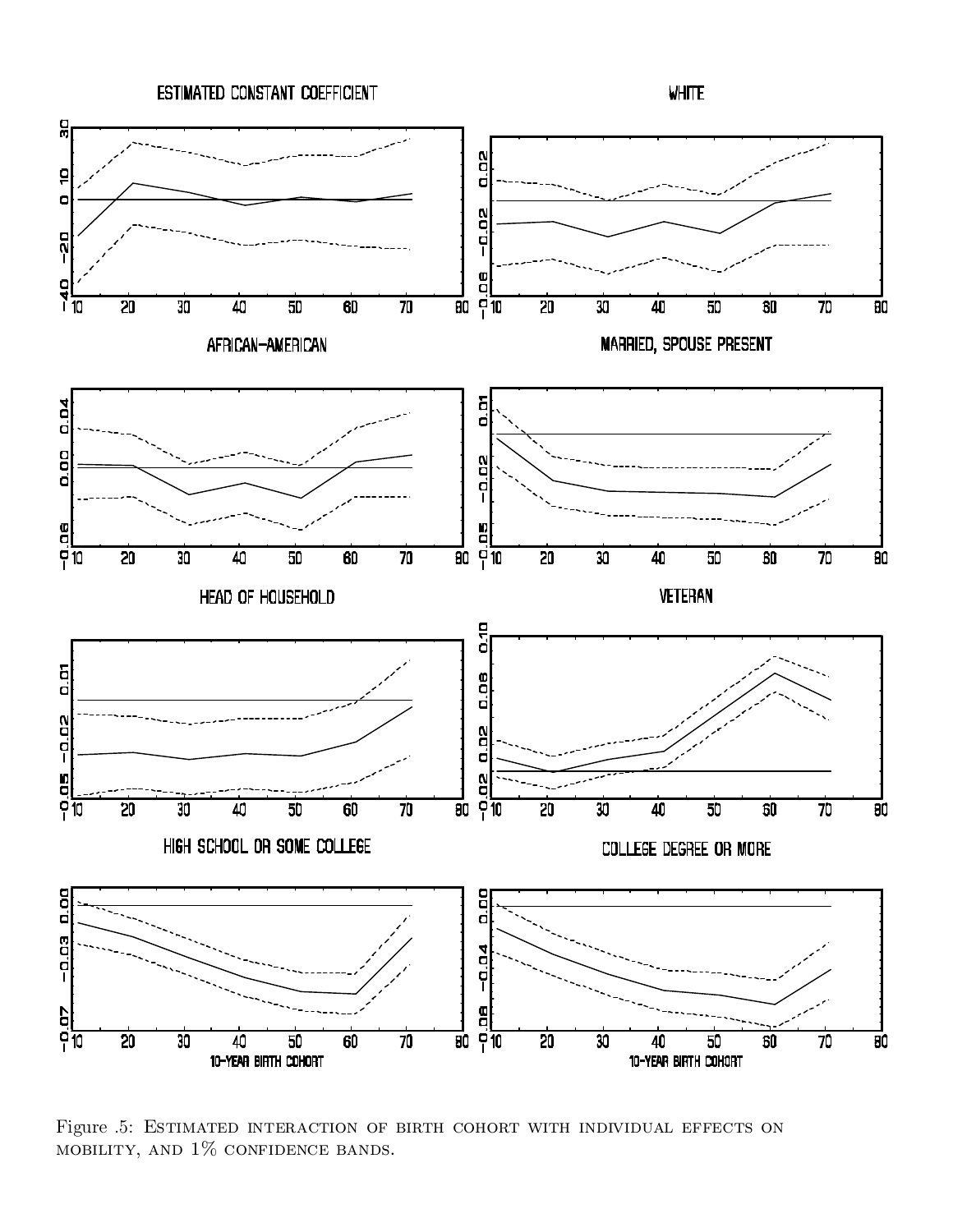| <b>SPECIFICATION</b>            | $\bf{I}$          | $\mathbf H$         | Ш                   | $\mathbf{IV}$        | $\mathbf{V}$        | VI                  | $\mathbf{V}\mathbf{I}\mathbf{I}$ | VIII                | $\mathbf{I}$        | $\mathbf X$         |
|---------------------------------|-------------------|---------------------|---------------------|----------------------|---------------------|---------------------|----------------------------------|---------------------|---------------------|---------------------|
|                                 |                   |                     |                     |                      |                     |                     |                                  |                     |                     |                     |
| <b>CONSTANT</b>                 | 1.3463            | 0.9736              | 1.0546              | 1.2266               | 1.1925              | 1.3244              | 1.3922                           | 1.3292              | 1.3965              | 1.4700              |
| AGE                             | 0.1071<br>-0.1193 | 0.1081<br>$-0.0855$ | 0.1486<br>$-0.0828$ | 0.1603<br>-0.1016    | 0.1335<br>$-0.0917$ | 0.1463<br>$-0.1001$ | 0.1326<br>-0.1045                | 0.1441<br>$-0.1043$ | 0.1427<br>$-0.1046$ | 0.1279<br>$-0.1095$ |
|                                 | 0.0086            | 0.0088              | 0.0142              | 0.0146               | 0.0128              | 0.0139              | 0.0125                           | 0.0137              | 0.0135              | 0.0121              |
| $\mathbf{AGE}^2*10\mathbf{E-1}$ | 0.0369            | 0.0266              | 0.0255              | 0.0328               | 0.0286              | 0.0314              | 0.0330                           | 0.0324              | 0.0326              | 0.0344              |
|                                 | 0.0031            | 0.0031              | 0.0048              | 0.0050               | 0.0043              | 0.0047              | 0.0042                           | 0.0046              | 0.0046              | 0.0041              |
| $AGE3*10E-3$                    | $-0.0512$         | $-0.0372$           | $-0.0352$           | $-0.0473$            | $-0.0401$           | $-0.0441$           | $-0.0467$                        | $-0.0450$           | $-0.0455$           | $-0.0482$           |
|                                 | 0.0049            | 0.0049              | 0.0071              | 0.0074               | 0.0064              | 0.0069              | 0.0063                           | 0.0068              | 0.0067              | 0.0060              |
| $\text{AGE}^{4*10E-5}$          | 0.0265            | 0.0193              | 0.0181              | 0.0254               | 0.0209              | 0.0231              | 0.0246                           | 0.0233              | 0.0236              | 0.0252              |
|                                 | 0.0028            | 0.0028              | 0.0039              | 0.0041               | 0.0035              | 0.0038              | 0.0034                           | 0.0037              | 0.0037              | 0.0033              |
| <b>WHITE</b>                    | 0.1501            | 0.0980              | 0.0452              | 0.0457               | $-0.0456$           | -0.0166             | $-0.0876$                        | 0.0063              | 0.0177              | $-0.0528$           |
|                                 | 0.0569            | 0.0548              | 0.0636              | 0.0626               | 0.0573              | 0.0618              | 0.0562                           | 0.0611              | 0.0604              | 0.0542              |
| AFRICAN-AMER.                   | 0.3134            | 0.2060              | 0.1722              | 0.1183               | $-0.0038$           | 0.0587              | $-0.0803$                        | 0.0769              | 0.0815              | $-0.0593$           |
|                                 | 0.0663            | 0.0643              | 0.0744              | 0.0737               | 0.0675              | 0.0729              | 0.0665                           | 0.0720              | 0.0710              | 0.0641              |
| <b>VETERAN</b>                  | $-0.0101$         | $-0.0070$           | 0.0298              | 0.0315               | 0.0159              | 0.0168              | 0.0067                           | 0.0302              | 0.0362              | 0.0272              |
|                                 | 0.0054            | 0.0052              | 0.0280              | 0.0276               | 0.0251              | 0.0271              | 0.0245                           | 0.0268              | 0.0265              | 0.0237              |
| <b>HEAD OF HOUS.</b>            | $-0.0257$         | $-0.0234$           | $-0.0628$           | $-0.0520$            | $-0.0292$           | $-0.0100$           | 0.0095<br>0.0164                 | $-0.0364$           | $-0.0463$           | $-0.0288$           |
| <b>MARRIED</b>                  | 0.0148<br>0.0632  | 0.0142<br>0.0479    | 0.0178<br>0.0430    | $0.0187\,$<br>0.0452 | 0.0161<br>$-0.0142$ | 0.0181<br>$-0.0020$ | $-0.0453$                        | 0.0183<br>0.0244    | 0.0181<br>0.0312    | 0.0163<br>$-0.0108$ |
|                                 | 0.0168            | 0.0162              | 0.0213              | 0.0213               | 0.0194              | 0.0211              | 0.0193                           | 0.0211              | 0.0209              | 0.0189              |
| HIGH SCHOOL+                    | 0.0037            | -0.0046             | 0.0070              | $-0.0238$            | 0.0054              | 0.0100              | 0.0078                           | 0.1269              | 0.0064              | 0.0083              |
|                                 | 0.0072            | 0.0069              | 0.0102              | 0.0124               | 0.0092              | 0.0099              | 0.0090                           | 0.0154              | 0.0254              | 0.0227              |
| COLLEGE+                        | -0.0536           | $-0.0368$           | $-0.0040$           | $-0.0211$            | $-0.0177$           | 0.0047              | $-0.0101$                        | $-0.1409$           | $-0.2306$           | $-0.2612$           |
|                                 | 0.0120            | 0.0116              | 0.0277              | 0.0342               | 0.0248              | 0.0267              | 0.0242                           | 0.0353              | 0.0380              | 0.0341              |
| $MOBLLITY[t-1]$                 |                   | 0.2691              | 0.2040              | 0.1642               | 0.0869              | 0.1843              | 0.0792                           | 0.1730              | 0.1750              | 0.0667              |
|                                 |                   | 0.0244              | 0.0257              | 0.0259               | 0.0240              | 0.0250              | 0.0234                           | 0.0247              | 0.0244              | 0.0226              |
| <b>OCCUP. SHARES:</b>           |                   |                     |                     |                      |                     |                     |                                  |                     |                     |                     |
| MANAGERS-PROF.                  |                   |                     |                     | $-0.0294$            |                     |                     |                                  |                     |                     |                     |
|                                 |                   |                     |                     | 0.0373               |                     |                     |                                  |                     |                     |                     |
| TECHNICAL-SALES                 |                   |                     |                     | 0.0894               |                     |                     |                                  |                     |                     |                     |
|                                 |                   |                     |                     | 0.0359               |                     |                     |                                  |                     |                     |                     |
| <b>SERVICE</b>                  |                   |                     |                     | 0.0263               |                     |                     |                                  |                     |                     |                     |
|                                 |                   |                     |                     | 0.0413               |                     |                     |                                  |                     |                     |                     |
| <b>FARMING-FISHING</b>          |                   |                     |                     | -0.2140              |                     |                     |                                  |                     |                     |                     |
|                                 |                   |                     |                     | 0.0463               |                     |                     |                                  |                     |                     |                     |
| <b>LABORERS</b>                 |                   |                     |                     | 0.0424               |                     |                     |                                  |                     |                     |                     |
|                                 |                   |                     |                     | 0.0326               |                     |                     |                                  |                     |                     |                     |
| <b>NET REALLOC.</b>             |                   |                     |                     |                      | 1.9400              |                     | 1.8160                           |                     |                     | 1.8545              |
|                                 |                   |                     |                     |                      | 0.1090              |                     | 0.1074                           |                     |                     | 0.1035              |
| UNEMPL. RATE                    |                   |                     |                     |                      |                     | $-0.4238$<br>0.0439 | $-0.3275$<br>0.0402              |                     | $-1.3336$<br>0.2250 | $-1.2601$<br>0.2016 |
| <b>UNEMPL. x HS</b>             |                   |                     |                     |                      |                     |                     |                                  | $-1.6875$           | 0.1417              | 0.0847              |
|                                 |                   |                     |                     |                      |                     |                     |                                  | 0.1671              | 0.3500              | 0.3135              |
| UNEMPL. x COL                   |                   |                     |                     |                      |                     |                     |                                  | 2.5122              | 3.8965              | 4.1573              |
|                                 |                   |                     |                     |                      |                     |                     |                                  | 0.3967              | 0.4560              | 0.4087              |
| <b>COHORT DUMMIES</b>           |                   |                     | X                   | X                    | X                   | X                   | х                                | $\mathbf X$         | X                   | X                   |

Table 1. Regression results, birth cohort synthetic panel. Standard errors are in small font.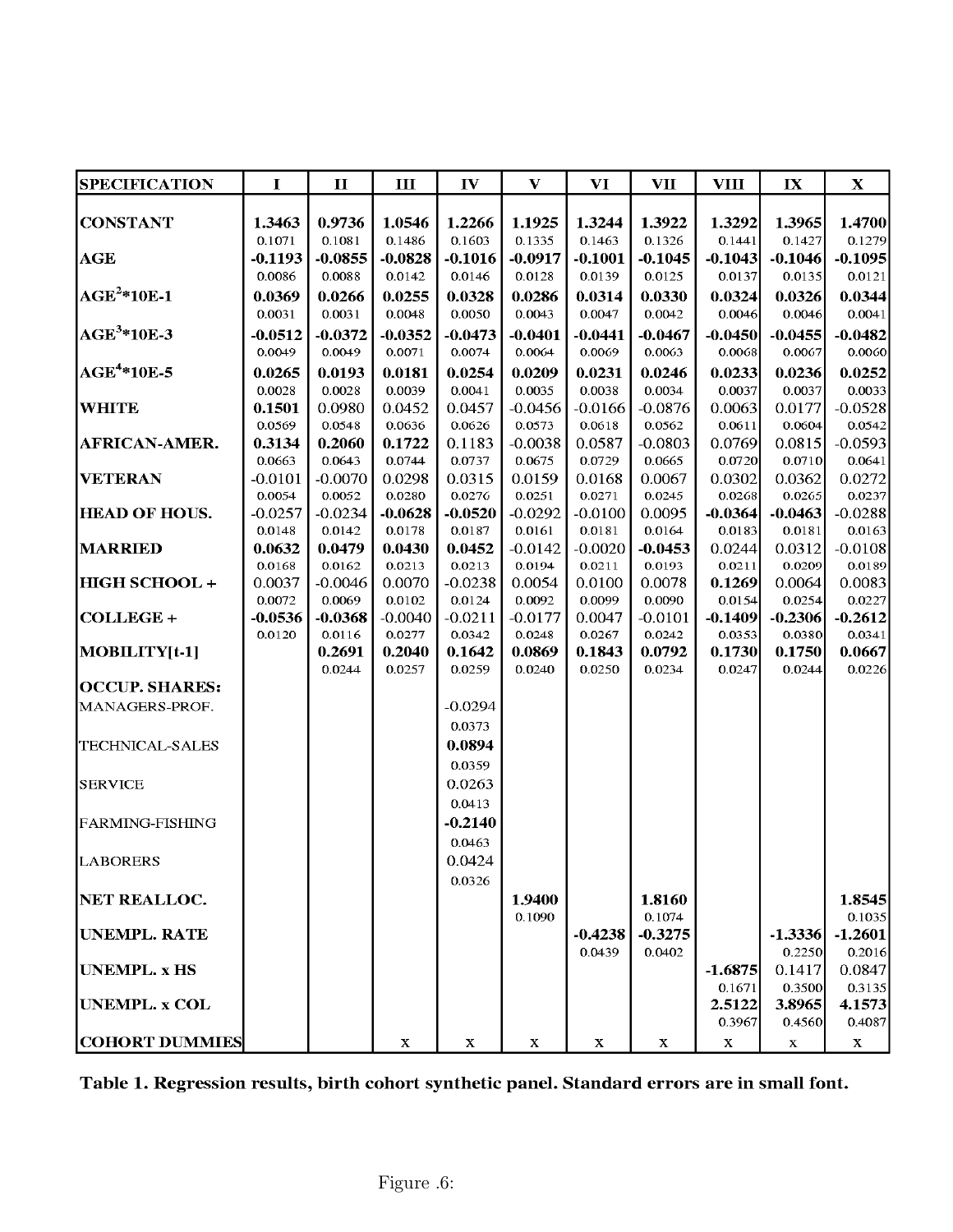

Figure .7: COHORT DUMMY ESTIMATES AND  $1\%$  CONFIDENCE BANDS, SYNTHETIC PANEL.